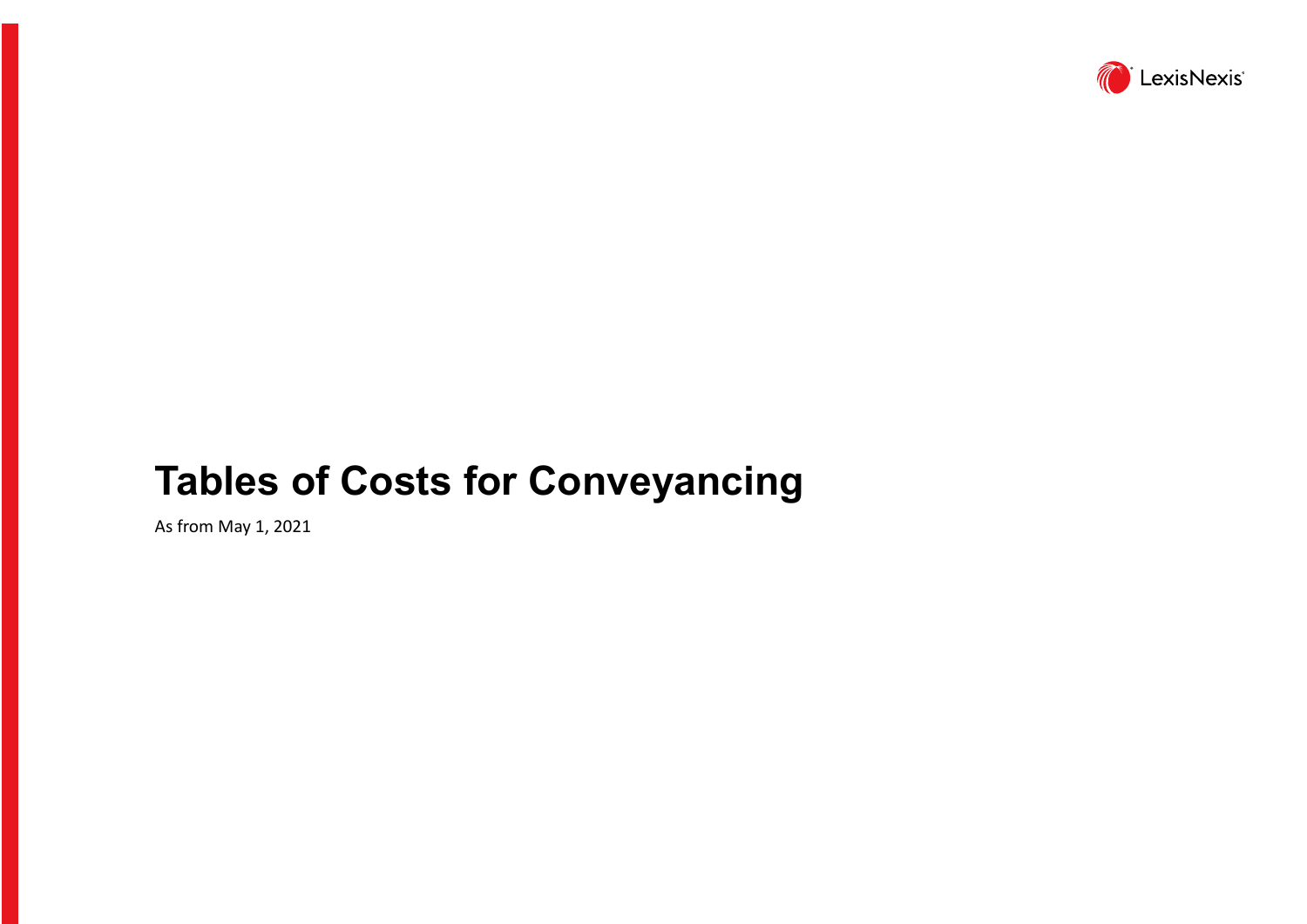#### **Transporte en Verbande/Transfers and Bonds**

**Tables calculated in accordance with the guidelines prescribed by the various Law Societies with Deeds Office charges according to the list in Notice R. 153 dated 1 March 2021 Government Gazette 44201.**

Compiled by LexisConvey

Material from Government Gazettes produced under the Government Printer's Copyright Authority 9660 dated 11 August 1993.

While reasonable care was taken in calculating the figures and in compiling these tables, we cannot accept liability for mistakes which may be found herein.

Thirty eighth edition/Agt en dertigste uitgawe May 2021

**Tabelle bereken volgens riglyne vasgestel deur die verskillende Prokoreursordes met Atkekantoorgelde volgens die lys in Kennisgewing R. 153 gedateer 1 Maart 2021 Staatskoerant 44202.**

Saamgestel deur LexisConvey

Stof uit Staatskoerante gereproduseer kragtens die Staatsdrukker se Outeursvergunning 9660 gedateer 11 Augustus 1993.

Redelike sorg is aan die dag gelê by die berekening van die bedrae en die samestelling van hierdie tabelle maar ons kan nie aanspreeklikheid aanvaar vir foute wat hierin mag voorkom nie.

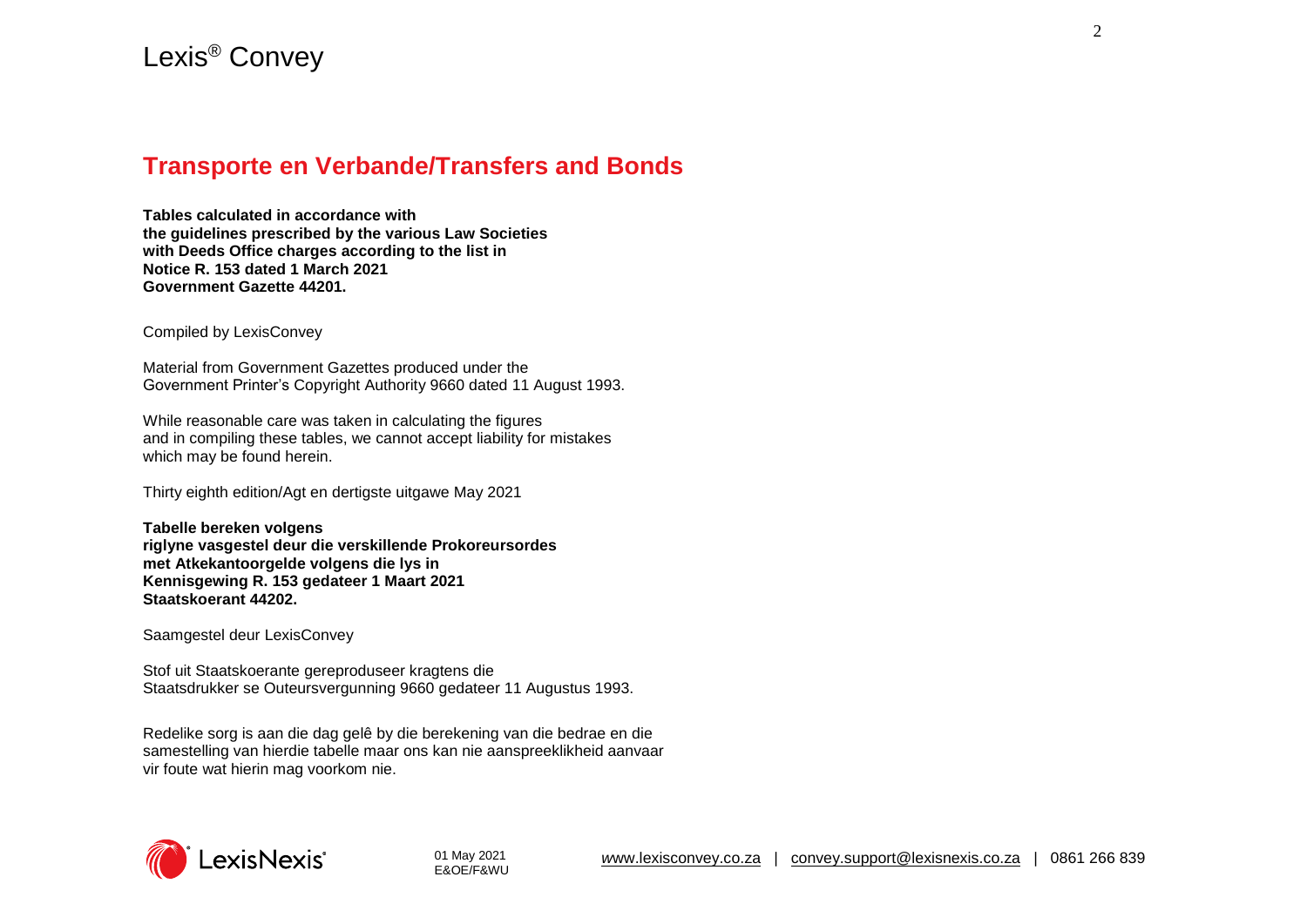|                                          |              |              |              | <b>Interest Rate/Rentekoers</b> |              |              |
|------------------------------------------|--------------|--------------|--------------|---------------------------------|--------------|--------------|
| Term in years/<br><b>Tydperk in jare</b> | 7.50%        | 8.00%        | 8.50%        | 9.00%                           | 9.50%        | 10.00%       |
|                                          | $\mathsf{R}$ | ${\sf R}$    | $\mathsf R$  | ${\sf R}$                       | $\mathsf{R}$ | R            |
| 5                                        | 20.04        | 20.28        | 20.52        | 20.76                           | 21.00        | 21.25        |
| 10                                       | 11.87        | 12.13        | 12.40        | 12.67                           | 12.94        | 13.30        |
| 15                                       | 9.27         | 9.56         | 9.85         | 10.14                           | 10.44        | 10.75        |
| 20                                       | 8.06         | 8.36         | 8.68         | 9.00                            | 9.32         | 9.65         |
| 25                                       | 7.39         | 7.72         | 8.05         | 8.39                            | 8.74         | 9.10         |
| 30                                       | 6.99         | 7.34         | 7.69         | 8.05                            | 8.41         | 8.80         |
|                                          | 10.50%       | 11.00%       | 11.50%       | 12.00%                          | 12.50%       | 13.00%       |
|                                          | R            | $\mathsf{R}$ | $\mathsf{R}$ | R                               | R            | R            |
| $\mathbf 5$                              | 21.50        | 21.70        | 21.99        | 22.20                           | 22.50        | 22.75        |
| 10                                       | 13.50        | 13.75        | 14.06        | 14.35                           | 14.64        | 14.93        |
| 15                                       | 11.05        | 11.37        | 11.68        | 12.00                           | 12.33        | 12.65        |
| 20                                       | 10.00        | 10.32        | 10.66        | 11.01                           | 11.36        | 11.72        |
| 25                                       | 9.45         | 9.80         | 10.16        | 10.53                           | 10.90        | 11.27        |
| 30                                       | 9.15         | 9.52         | 9.90         | 10.29                           | 10.67        | 11.06        |
|                                          | 13.50%       | 14.00%       | 14.50%       | 15.00%                          | 15.50%       | 16.00%       |
|                                          | R            | $\mathsf{R}$ | $\mathsf{R}$ | R                               | R            | $\mathsf{R}$ |
| $\mathbf 5$                              | 23.01        | 23.26        | 23.52        | 23.79                           | 24.05        | 24.31        |
| 10                                       | 15.22        | 15.52        | 15.82        | 16.13                           | 16.44        | 16.75        |
| 15                                       | 12.98        | 13.31        | 13.65        | 13.99                           | 14.34        | 14.68        |
| 20                                       | 12.07        | 12.43        | 12.80        | 13.16                           | 13.53        | 13.91        |
| 25                                       | 11.65        | 12.03        | 12.42        | 12.80                           | 13.19        | 13.58        |
| 30                                       | 11.45        | 11.84        | 12.24        | 12.64                           | 13.04        | 13.44        |

#### Repayments on a Bond of R1 000\* / Betalings op 'n Verband van R1 000\*

\* Approximate monthly repayments to liquidate capital and interest on a bond / Benaderde maandelikse paaiemente om die kapitaal en rente te delg.

To calculate a bond repayment: divide the total bond amount by 1 000 and multiply by the relevant factor in the table under the relevant rate of interest alongside the applicable term. / Om die paaiement te bereken word die bedrag van die verbandskuld verdeel deur 1 000 en die resultaat word vermenigvuldig met die faktor in die tabel onder die toepaslike rentekoers teenoor die betrokke termyn.

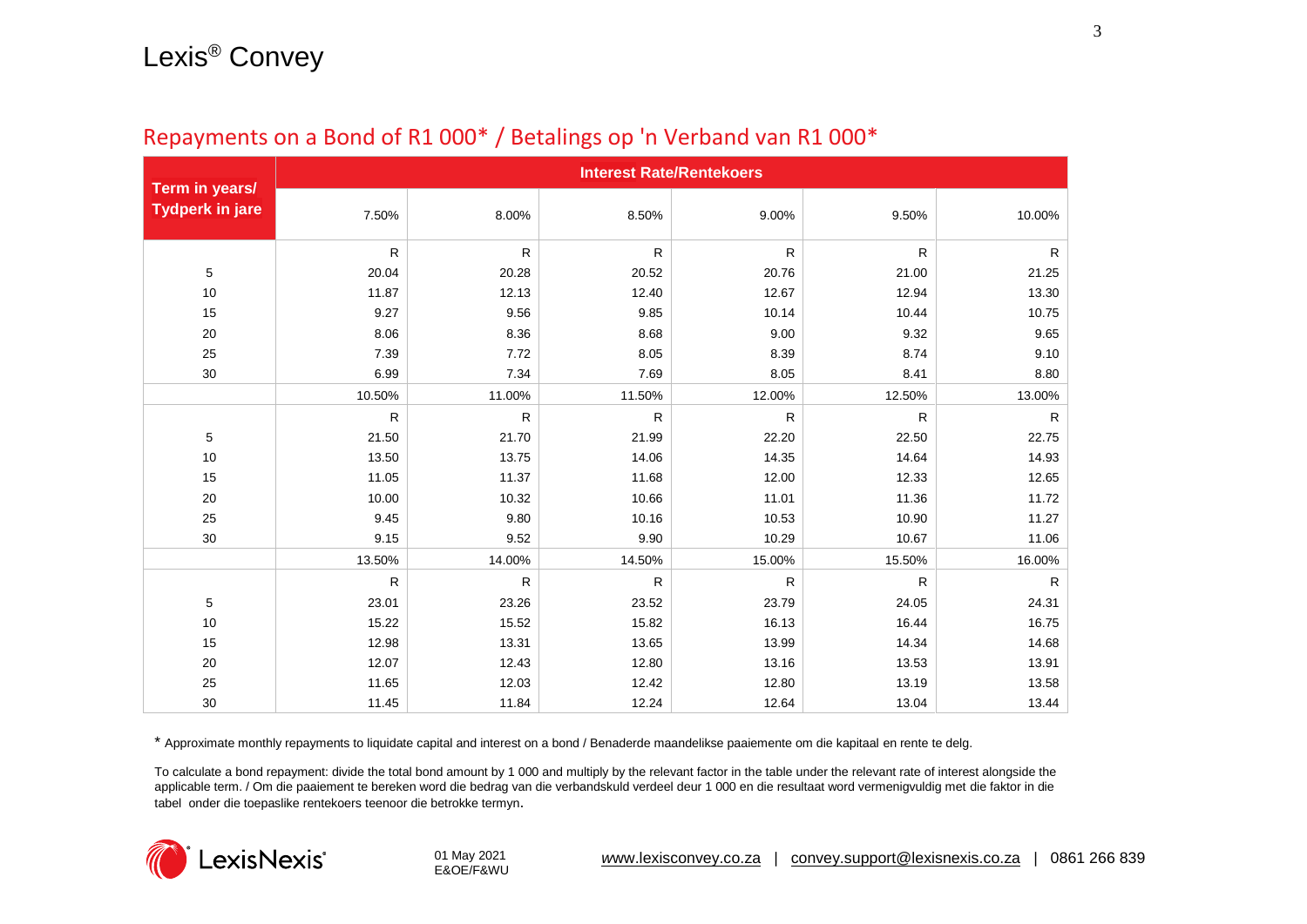#### Summary of Transfer and Bond Costs

#### Opsomming van Transport en Verbandkoste

| <b>Amount/Bedrag</b> | <b>Transfer/Transport</b> | <b>Bond/Verband</b> | <b>Amount/Bedrag</b> | <b>Transfer/Transport</b> | <b>Bond/Verband</b> |
|----------------------|---------------------------|---------------------|----------------------|---------------------------|---------------------|
| < 100000,00          | 6 2 5 1 , 0 0             | 6 648,00            | 1 000 000            | 24 809,00                 | 24 809,00           |
| 100 000              | 7 289,00                  | 7 637,00            | 1 250 000            | 36 268,00                 | 28 768,00           |
| 150 000              | 7 289,00                  | 7 637,00            | 1 500 000            | 49 427,00                 | 30 677,00           |
| 200 000              | 8 278,00                  | 8755,00             | 2 000 000            | 84 745,00                 | 34 495,00           |
| 250 000              | 9 744,00                  | 9 744,00            | 2 500 000            | 131 717,00                | 40 717,00           |
| 300 000              | 10 733,00                 | 10 733,00           | 3 000 000            | 190 535,00                | 44 535,00           |
| 500 000              | 14 829,00                 | 14 829,00           | 5 000 000            | 430 004,00                | 64 004,00           |
| 750 000              | 20 844,00                 | 20 844,00           | 10 000 000           | 1 004 999,00              | 88 999,00           |

Transfer costs comprise Conveyancing Fees according to the guidelines plus VAT, Deeds Office Levy, Transfer Duty, and provision should also be made for petty disbursements.

Oordragkoste behels Aktebesorgersgelde volgens die riglyne plus BTW, Hereregte en Aktekantoorgelde en voorsiening moet gemaak word vir klein uitgawes.

Bond costs comprise Conveyancing Fees according to the guidelines plus VAT, Deeds Office Levy, and provision should also be made for petty disbursements.

Verbandkoste behels Aktebesorgersgelde volgens die riglyne plus BTW, Seëlreg en Aktekantoorgelde en voorsiening moet gemaak word vir klein uitgawes.

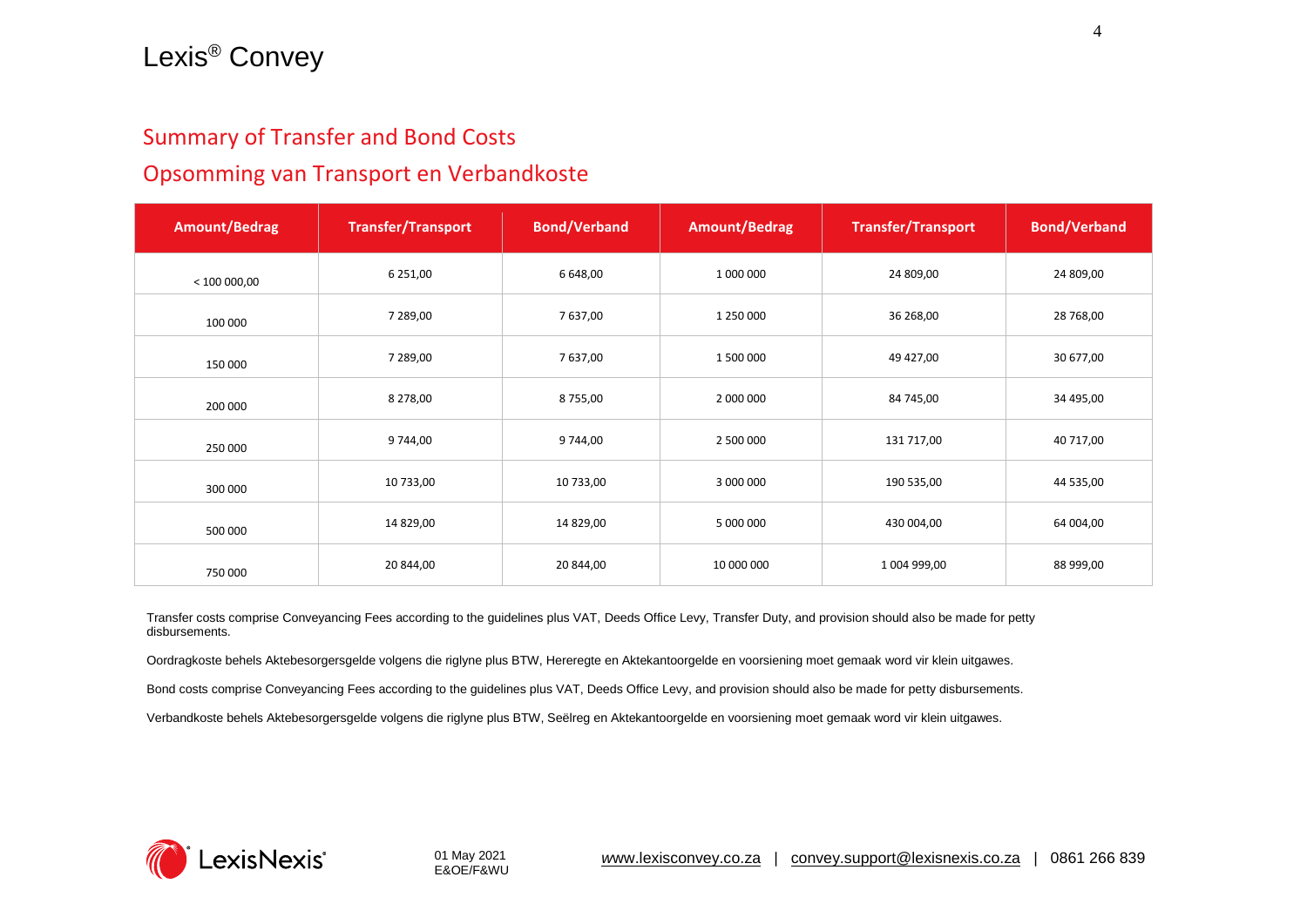|               | <b>BOND COSTS</b> |                |          |              |                    |                 |                | <b>TRANSFER COSTS</b> |              |                 |              |
|---------------|-------------------|----------------|----------|--------------|--------------------|-----------------|----------------|-----------------------|--------------|-----------------|--------------|
| <b>Amount</b> | <b>Fees</b>       | <b>15% Vat</b> | D/O Levy | <b>Total</b> | <b>Price/Value</b> | <b>Trf Fees</b> | <b>15% Vat</b> | D/O Levy              | <b>Total</b> | <b>Trf Duty</b> | <b>Total</b> |
|               |                   |                |          |              |                    |                 |                |                       |              |                 |              |
|               |                   |                |          |              |                    |                 |                |                       |              |                 |              |
| < 100000,00   | 5 400,00          | 810,00         | 438,00   | 6 648,00     | <100 000,00        | 5 400,00        | 810,00         | 41,00                 | 6 251,00     | 0,00            | 6 2 5 1,00   |
|               |                   |                |          |              |                    |                 |                |                       |              |                 |              |
| 100 000,01    | 6 260,00          | 939,00         | 438,00   | 7 637,00     | 100 000,01         | 6 260,00        | 939,00         | 90,00                 | 7 289,00     | 0,00            | 7 289,00     |
| 105 000,00    | 6 260,00          | 939,00         | 438,00   | 7 637,00     | 105 000,00         | 6 260,00        | 939,00         | 90,00                 | 7 289,00     | 0,00            | 7 289,00     |
| 110 000,00    | 6 260,00          | 939,00         | 438,00   | 7 637,00     | 110 000,00         | 6 260,00        | 939,00         | 90,00                 | 7 289,00     | 0,00            | 7 289,00     |
| 115 000,00    | 6 260,00          | 939,00         | 438,00   | 7 637,00     | 115 000,00         | 6 260,00        | 939,00         | 90,00                 | 7 289,00     | 0,00            | 7 289,00     |
| 120 000,00    | 6 260,00          | 939,00         | 438,00   | 7 637,00     | 120 000,00         | 6 260,00        | 939,00         | 90,00                 | 7 289,00     | 0,00            | 7 289,00     |
| 125 000,00    | 6 260,00          | 939,00         | 438,00   | 7 637,00     | 125 000,00         | 6 260,00        | 939,00         | 90,00                 | 7 289,00     | 0,00            | 7 289,00     |
|               |                   |                |          |              |                    |                 |                |                       |              |                 |              |
| 125 000,01    | 6 260,00          | 939,00         | 438,00   | 7 637,00     | 125 000,01         | 6 260,00        | 939,00         | 90,00                 | 7 289,00     | 0,00            | 7 289,00     |
| 130 000,00    | 6 260,00          | 939,00         | 438,00   | 7 637,00     | 130 000,00         | 6 260,00        | 939,00         | 90,00                 | 7 289,00     | 0,00            | 7 289,00     |
| 135 000,00    | 6 260,00          | 939,00         | 438,00   | 7 637,00     | 135 000,00         | 6 260,00        | 939,00         | 90,00                 | 7 289,00     | 0,00            | 7 289,00     |
|               |                   |                |          |              |                    |                 |                |                       |              |                 |              |
| 140 000,00    | 6 260,00          | 939,00         | 438,00   | 7 637,00     | 140 000,00         | 6 260,00        | 939,00         | 90,00                 | 7 289,00     | 0,00            | 7 289,00     |
| 145 000,00    | 6 260,00          | 939,00         | 438,00   | 7 637,00     | 145 000,00         | 6 260,00        | 939,00         | 90,00                 | 7 289,00     | 0,00            | 7 289,00     |
| 150 000,00    | 6 260,00          | 939,00         | 438,00   | 7 637,00     | 150 000,00         | 6 260,00        | 939,00         | 90,00                 | 7 289,00     | 0,00            | 7 289,00     |
|               |                   |                |          |              |                    |                 |                |                       |              |                 |              |
| 150 000,01    | 7 120,00          | 1 068,00       | 567,00   | 8755,00      | 150 000,01         | 7 120,00        | 1 068,00       | 90,00                 | 8 278,00     | 0,00            | 8 278,00     |
| 155 000,00    | 7 120,00          | 1 068,00       | 567,00   | 8755,00      | 155 000,00         | 7 120,00        | 1 068,00       | 90,00                 | 8 278,00     | 0,00            | 8 278,00     |
| 160 000,00    | 7 120,00          | 1 068,00       | 567,00   | 8755,00      | 160 000,00         | 7 120,00        | 1 068,00       | 90,00                 | 8 278,00     | 0,00            | 8 278,00     |
|               |                   |                |          |              |                    |                 |                |                       |              |                 |              |
| 165 000,00    | 7 120,00          | 1 068,00       | 567,00   | 8755,00      | 165 000,00         | 7 120,00        | 1 068,00       | 90,00                 | 8 278,00     | 0,00            | 8 278,00     |
| 170 000,00    | 7 120,00          | 1 068,00       | 567,00   | 8755,00      | 170 000,00         | 7 120,00        | 1 068,00       | 90,00                 | 8 278,00     | 0,00            | 8 278,00     |
| 175 000,00    | 7 120,00          | 1 068,00       | 567,00   | 8755,00      | 175 000,00         | 7 120,00        | 1 0 68,00      | 90,00                 | 8 278,00     | 0,00            | 8 278,00     |
|               |                   |                |          |              |                    |                 |                |                       |              |                 |              |
| 175 000,01    | 7 120,00          | 1 068,00       | 567,00   | 8755,00      | 175 000,01         | 7 120,00        | 1 068,00       | 90,00                 | 8 278,00     | 0,00            | 8 278,00     |
| 180 000,00    | 7 120,00          | 1 068,00       | 567,00   | 8755,00      | 180 000,00         | 7 120,00        | 1 068,00       | 90,00                 | 8 278,00     | 0,00            | 8 278,00     |
| 185 000,00    | 7 120,00          | 1 068,00       | 567,00   | 8755,00      | 185 000,00         | 7 120,00        | 1 068,00       | 90,00                 | 8 278,00     | 0,00            | 8 278,00     |
|               |                   |                |          |              |                    |                 |                |                       |              |                 |              |
| 190 000,00    | 7 120,00          | 1 068,00       | 567,00   | 8755,00      | 190 000,00         | 7 120,00        | 1 068,00       | 90,00                 | 8 278,00     | 0,00            | 8 278,00     |
| 195 000,00    | 7 120,00          | 1 068,00       | 567,00   | 8755,00      | 195 000,00         | 7 120,00        | 1 068,00       | 90,00                 | 8 278,00     | 0,00            | 8 278,00     |
| 200 000,00    | 7 120,00          | 1 068,00       | 567,00   | 8755,00      | 200 000,00         | 7 120,00        | 1 068,00       | 90,00                 | 8 278,00     | 0,00            | 8 278,00     |
|               |                   |                |          |              |                    |                 |                |                       |              |                 |              |
|               |                   |                |          |              |                    |                 |                |                       |              |                 |              |

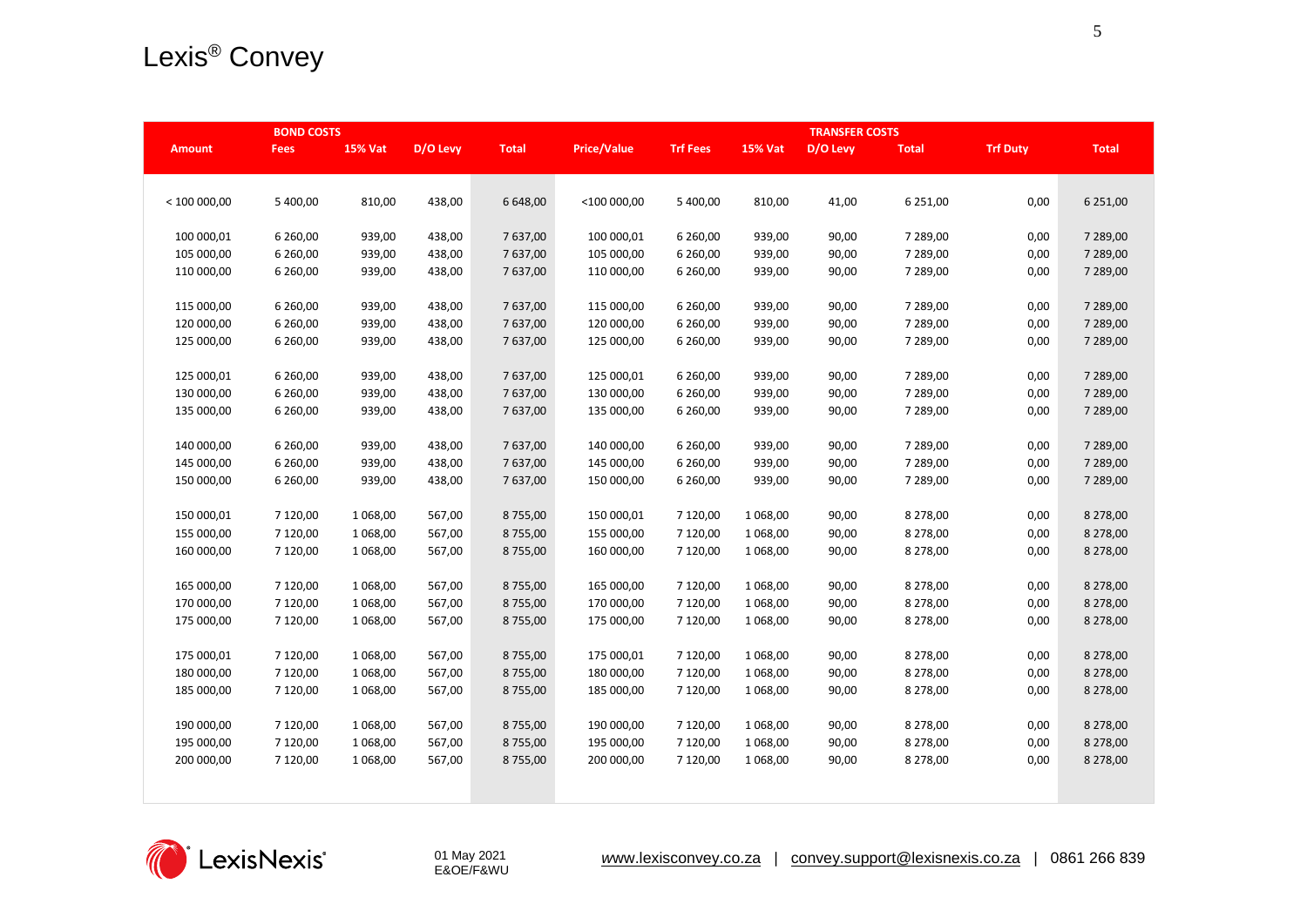|               | <b>BOND COSTS</b> |                |          |              |                    | <b>TRANSFER COSTS</b> |                |          |              |                 |              |
|---------------|-------------------|----------------|----------|--------------|--------------------|-----------------------|----------------|----------|--------------|-----------------|--------------|
| <b>Amount</b> | <b>Fees</b>       | <b>15% Vat</b> | D/O Levy | <b>Total</b> | <b>Price/Value</b> | <b>Trf Fees</b>       | <b>15% Vat</b> | D/O Levy | <b>Total</b> | <b>Trf Duty</b> | <b>Total</b> |
|               |                   |                |          |              |                    |                       |                |          |              |                 |              |
| 200 000,01    | 7980,00           | 1 197,00       | 567,00   | 9 744,00     | 200 000,01         | 7980,00               | 1 197,00       | 567,00   | 9 744,00     | 0,00            | 9 744,00     |
| 205 000,00    | 7980,00           | 1 197,00       | 567,00   | 9 744,00     | 205 000,00         | 7980,00               | 1 197,00       | 567,00   | 9 744,00     | 0,00            | 9744,00      |
|               |                   |                |          |              |                    |                       |                |          |              |                 |              |
| 210 000,00    | 7980,00           | 1 197,00       | 567,00   | 9 744,00     | 210 000,00         | 7980,00               | 1 197,00       | 567,00   | 9 744,00     | 0,00            | 9 744,00     |
| 215 000,00    | 7980,00           | 1 197,00       | 567,00   | 9 744,00     | 215 000,00         | 7980,00               | 1 197,00       | 567,00   | 9 744,00     | 0,00            | 9744,00      |
| 220 000,00    | 7980,00           | 1 197,00       | 567,00   | 9 744,00     | 220 000,00         | 7980,00               | 1 197,00       | 567,00   | 9744,00      | 0,00            | 9 744,00     |
|               |                   |                |          |              |                    |                       |                |          |              |                 |              |
| 225 000,00    | 7980,00           | 1 197,00       | 567,00   | 9 744,00     | 225 000,00         | 7980,00               | 1 197,00       | 567,00   | 9 744,00     | 0,00            | 9 744,00     |
| 230 000,00    | 7980,00           | 1 197,00       | 567,00   | 9 744,00     | 230 000,00         | 7980,00               | 1 197,00       | 567,00   | 9 744,00     | 0,00            | 9744,00      |
| 235 000,00    | 7980,00           | 1 197,00       | 567,00   | 9744,00      | 235 000,00         | 7980,00               | 1 197,00       | 567,00   | 9744,00      | 0,00            | 9744,00      |
|               |                   |                |          |              |                    |                       |                |          |              |                 |              |
| 240 000,00    | 7980,00           | 1 197,00       | 567,00   | 9 744,00     | 240 000,00         | 7980,00               | 1 197,00       | 567,00   | 9 744,00     | 0,00            | 9744,00      |
| 245 000,00    | 7980,00           | 1 197,00       | 567,00   | 9 744,00     | 245 000,00         | 7980,00               | 1 197,00       | 567,00   | 9 744,00     | 0,00            | 9 744,00     |
| 250 000,00    | 7980,00           | 1 197,00       | 567,00   | 9 744,00     | 250 000,00         | 7980,00               | 1 197,00       | 567,00   | 9744,00      | 0,00            | 9744,00      |
|               |                   |                |          |              |                    |                       |                |          |              |                 |              |
| 250 000,01    | 8 840,00          | 1 3 2 6 , 0 0  | 567,00   | 10 733,00    | 250 000,01         | 8 840,00              | 1 3 2 6 , 0 0  | 567,00   | 10 733,00    | 0,00            | 10 733,00    |
| 260 000,00    | 8 840,00          | 1 3 2 6 , 0 0  | 567,00   | 10 733,00    | 260 000,00         | 8 840,00              | 1 3 2 6 , 0 0  | 567,00   | 10 733,00    | 0,00            | 10 733,00    |
| 270 000,00    | 8 840,00          | 1 3 2 6 , 0 0  | 567,00   | 10 733,00    | 270 000,00         | 8 840,00              | 1 3 2 6 , 0 0  | 567,00   | 10 733,00    | 0,00            | 10 733,00    |
|               |                   |                |          |              |                    |                       |                |          |              |                 |              |
| 280 000,00    | 8 840,00          | 1 3 2 6 , 0 0  | 567,00   | 10 733,00    | 275 000,00         | 8 840,00              | 1 3 2 6 , 0 0  | 567,00   | 10 733,00    | 0,00            | 10 733,00    |
| 290 000,00    | 8 840,00          | 1 3 2 6 , 0 0  | 567,00   | 10 733,00    | 290 000,00         | 8 840,00              | 1 3 2 6 , 0 0  | 567,00   | 10 733,00    | 0,00            | 10 733,00    |
| 300 000,00    | 8 840,00          | 1 3 2 6 , 0 0  | 567,00   | 10 733,00    | 300 000,00         | 8 840,00              | 1 3 2 6 , 0 0  | 567,00   | 10 733,00    | 0,00            | 10 733,00    |
|               |                   |                |          |              |                    |                       |                |          |              |                 |              |
| 300 000,01    | 9 700,00          | 1 455,00       | 707,00   | 11 862,00    | 300 000,01         | 9 700,00              | 1455,00        | 707,00   | 11 862,00    | 0,00            | 11 862,00    |
| 310 000,00    | 9 700,00          | 1455,00        | 707,00   | 11 862,00    | 310 000,00         | 9 700,00              | 1455,00        | 707,00   | 11 862,00    | 0,00            | 11 862,00    |
| 320 000,00    | 9 700,00          | 1455,00        | 707,00   | 11 862,00    | 320 000,00         | 9 700,00              | 1455,00        | 707,00   | 11 862,00    | 0,00            | 11 862,00    |
|               |                   |                |          |              |                    |                       |                |          |              |                 |              |
| 330 000,00    | 9 700,00          | 1 455,00       | 707,00   | 11 862,00    | 330 000,00         | 9 700,00              | 1455,00        | 707,00   | 11 862,00    | 0,00            | 11 862,00    |
| 340 000,00    | 9 700,00          | 1455,00        | 707,00   | 11 862,00    | 340 000,00         | 9 700,00              | 1455,00        | 707,00   | 11 862,00    | 0,00            | 11 862,00    |
| 350 000,00    | 9 700,00          | 1455,00        | 707,00   | 11 862,00    | 350 000,00         | 9 700,00              | 1455,00        | 707,00   | 11 862,00    | 0,00            | 11 862,00    |
|               |                   |                |          |              |                    |                       |                |          |              |                 |              |
| 350 000,01    | 10 560,00         | 1 584,00       | 707,00   | 12 851,00    | 350 000,01         | 10 560,00             | 1 5 8 4 , 0 0  | 707,00   | 12 851,00    | 0,00            | 12 851,00    |
| 360 000,00    | 10 560,00         | 1 584,00       | 707,00   | 12 851,00    | 360 000,00         | 10 560,00             | 1 5 8 4 , 0 0  | 707,00   | 12 851,00    | 0,00            | 12 851,00    |
| 370 000,00    | 10 560,00         | 1 584,00       | 707,00   | 12 851,00    | 370 000,00         | 10 560,00             | 1 5 8 4 , 0 0  | 707,00   | 12 851,00    | 0,00            | 12 851,00    |
|               |                   |                |          |              |                    |                       |                |          |              |                 |              |
|               |                   |                |          |              |                    |                       |                |          |              |                 |              |

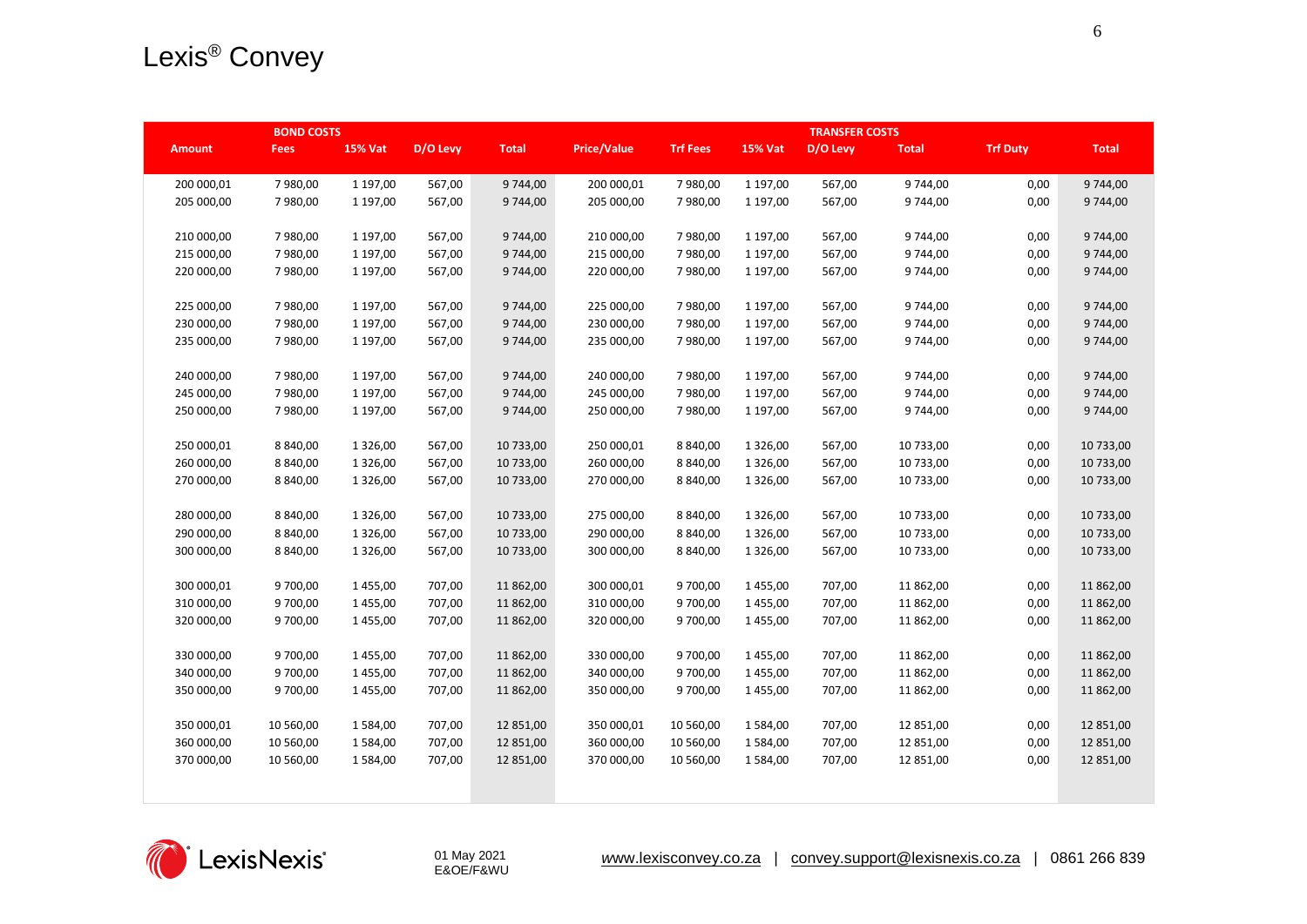|                                                             | <b>BOND COSTS</b>                             |                |          |              |                                                                          |                 |                                 | <b>TRANSFER COSTS</b> |              |                 |              |
|-------------------------------------------------------------|-----------------------------------------------|----------------|----------|--------------|--------------------------------------------------------------------------|-----------------|---------------------------------|-----------------------|--------------|-----------------|--------------|
| <b>Amount</b>                                               | <b>Fees</b>                                   | <b>15% Vat</b> | D/O Levy | <b>Total</b> | <b>Price/Value</b>                                                       | <b>Trf Fees</b> | <b>15% Vat</b>                  | D/O Levy              | <b>Total</b> | <b>Trf Duty</b> | <b>Total</b> |
|                                                             |                                               |                |          |              |                                                                          |                 |                                 |                       |              |                 |              |
|                                                             |                                               |                |          |              |                                                                          |                 |                                 |                       |              |                 |              |
| 380 000,00                                                  | 10 560,00                                     | 1 584,00       | 707,00   | 12 851,00    | 380 000,00                                                               | 10 560,00       | 1584,00                         | 707,00                | 12 851,00    | 0,00            | 12 851,00    |
| 390 000,00                                                  | 10 560,00                                     | 1 584,00       | 707,00   | 12 851,00    | 390 000,00                                                               | 10 560,00       | 1584,00                         | 707,00                | 12 851,00    | 0,00            | 12 851,00    |
| 400 000,00                                                  | 10 560,00                                     | 1 584,00       | 707,00   | 12 851,00    | 400 000,00                                                               | 10 560,00       | 1584,00                         | 707,00                | 12 851,00    | 0,00            | 12 851,00    |
|                                                             |                                               |                |          |              |                                                                          |                 |                                 |                       |              |                 |              |
| 400 000,01                                                  | 11 420,00                                     | 1 713,00       | 707,00   | 13 840,00    | 400 000,01                                                               | 11 420,00       | 1713,00                         | 707,00                | 13 840,00    | 0,00            | 13 840,00    |
| 410 000,00                                                  | 11 420,00                                     | 1 713,00       | 707,00   | 13 840,00    | 410 000,00                                                               | 11 420,00       | 1713,00                         | 707,00                | 13 840,00    | 0,00            | 13 840,00    |
| 420 000,00                                                  | 11 420,00                                     | 1 713,00       | 707,00   | 13 840,00    | 420 000,00                                                               | 11 420,00       | 1713,00                         | 707,00                | 13 840,00    | 0,00            | 13 840,00    |
|                                                             |                                               |                |          |              |                                                                          |                 |                                 |                       |              |                 |              |
| 430 000,00                                                  | 11 420,00                                     | 1 713,00       | 707,00   | 13 840,00    | 430 000,00                                                               | 11 420,00       | 1713,00                         | 707,00                | 13 840,00    | 0,00            | 13 840,00    |
| 440 000,00                                                  | 11 420,00                                     | 1 713,00       | 707,00   | 13 840,00    | 440 000,00                                                               | 11 420,00       | 1713,00                         | 707,00                | 13 840,00    | 0,00            | 13 840,00    |
| 450 000,00                                                  | 11 420,00                                     | 1 713,00       | 707,00   | 13 840,00    | 450 000,00                                                               | 11 420,00       | 1713,00                         | 707,00                | 13 840,00    | 0,00            | 13 840,00    |
|                                                             |                                               |                |          |              |                                                                          |                 |                                 |                       |              |                 |              |
| 450 000,01                                                  | 12 280,00                                     | 1842,00        | 707,00   | 14 829,00    | 450 000,01                                                               | 12 280,00       | 1842,00                         | 707,00                | 14 829,00    | 0,00            | 14 829,00    |
| 460 000,00                                                  | 12 280,00                                     | 1842,00        | 707,00   | 14 829,00    | 460 000,00                                                               | 12 280,00       | 1842,00                         | 707,00                | 14 829,00    | 0,00            | 14 829,00    |
| 470 000,00                                                  | 12 280,00                                     | 1842,00        | 707,00   | 14 829,00    | 470 000,00                                                               | 12 280,00       | 1842,00                         | 707,00                | 14 829,00    | 0,00            | 14 829,00    |
|                                                             |                                               |                |          |              |                                                                          |                 |                                 |                       |              |                 |              |
| 480 000,00                                                  | 12 280,00                                     | 1842,00        | 707,00   | 14 829,00    | 480 000,00                                                               | 12 280,00       | 1842,00                         | 707,00                | 14 829,00    | 0,00            | 14 829,00    |
| 490 000,00                                                  | 12 280,00                                     | 1842,00        | 707,00   | 14 829,00    | 490 000,00                                                               | 12 280,00       | 1842,00                         | 707,00                | 14 829,00    | 0,00            | 14 829,00    |
| 500 000,00                                                  | 12 280,00                                     | 1 842,00       | 707,00   | 14 829,00    | 500 000,00                                                               | 12 280,00       | 1842,00                         | 707,00                | 14 829,00    | 0,00            | 14 829,00    |
|                                                             |                                               |                |          |              |                                                                          |                 |                                 |                       |              |                 |              |
| R12 280.00 for the first R500 000.00 plus further increases |                                               |                |          |              | R12 280.00 for the first R500 000.00 plus further increases at R1 660.00 |                 |                                 |                       |              |                 |              |
|                                                             | at R1 6600.00 per R100,000.00 or part thereof |                |          |              |                                                                          |                 | per R100,000.00 or part thereof |                       |              |                 |              |
| 500 000,01                                                  | 13 940,00                                     | 2 091,00       | 707,00   | 16 738,00    | 500 000,01                                                               | 13 940,00       | 2 091,00                        | 707,00                | 16 738,00    | 0,00            | 16 738,00    |
| 510 000,00                                                  | 13 940,00                                     | 2 091,00       | 707,00   | 16 738,00    | 510 000,00                                                               | 13 940,00       | 2 091,00                        | 707,00                | 16 738,00    | 0,00            | 16 738,00    |
| 520 000,00                                                  | 13 940,00                                     | 2 091,00       | 707,00   | 16 738,00    | 520 000,00                                                               | 13 940,00       | 2 091,00                        | 707,00                | 16 738,00    | 0,00            | 16 738,00    |
|                                                             |                                               |                |          |              |                                                                          |                 |                                 |                       |              |                 |              |
| 530 000,00                                                  | 13 940,00                                     | 2 091,00       | 707,00   | 16 738,00    | 530 000,00                                                               | 13 940,00       | 2 091,00                        | 707,00                | 16 738,00    | 0,00            | 16 738,00    |
| 540 000,00                                                  | 13 940,00                                     | 2 091,00       | 707,00   | 16 738,00    | 540 000,00                                                               | 13 940,00       | 2 091,00                        | 707,00                | 16 738,00    | 0,00            | 16 738,00    |
| 550 000,00                                                  | 13 940,00                                     | 2 091,00       | 707,00   | 16 738,00    | 550 000,00                                                               | 13 940,00       | 2 091,00                        | 707,00                | 16 738,00    | 0,00            | 16 738,00    |
|                                                             |                                               |                |          |              |                                                                          |                 |                                 |                       |              |                 |              |
| 560 000,00                                                  | 13 940,00                                     | 2 091,00       | 707,00   | 16 738,00    | 560 000,00                                                               | 13 940,00       | 2 091,00                        | 707,00                | 16 738,00    | 0,00            | 16 738,00    |
| 570 000,00                                                  | 13 940,00                                     | 2 091,00       | 707,00   | 16 738,00    | 570 000,00                                                               | 13 940,00       | 2 091,00                        | 707,00                | 16 738,00    | 0,00            | 16 738,00    |
| 580 000,00                                                  | 13 940,00                                     | 2 091,00       | 707,00   | 16 738,00    | 580 000,00                                                               | 13 940,00       | 2 091,00                        | 707,00                | 16 738,00    | 0,00            | 16 738,00    |
|                                                             |                                               |                |          |              |                                                                          |                 |                                 |                       |              |                 |              |
|                                                             |                                               |                |          |              |                                                                          |                 |                                 |                       |              |                 |              |
|                                                             |                                               |                |          |              |                                                                          |                 |                                 |                       |              |                 |              |

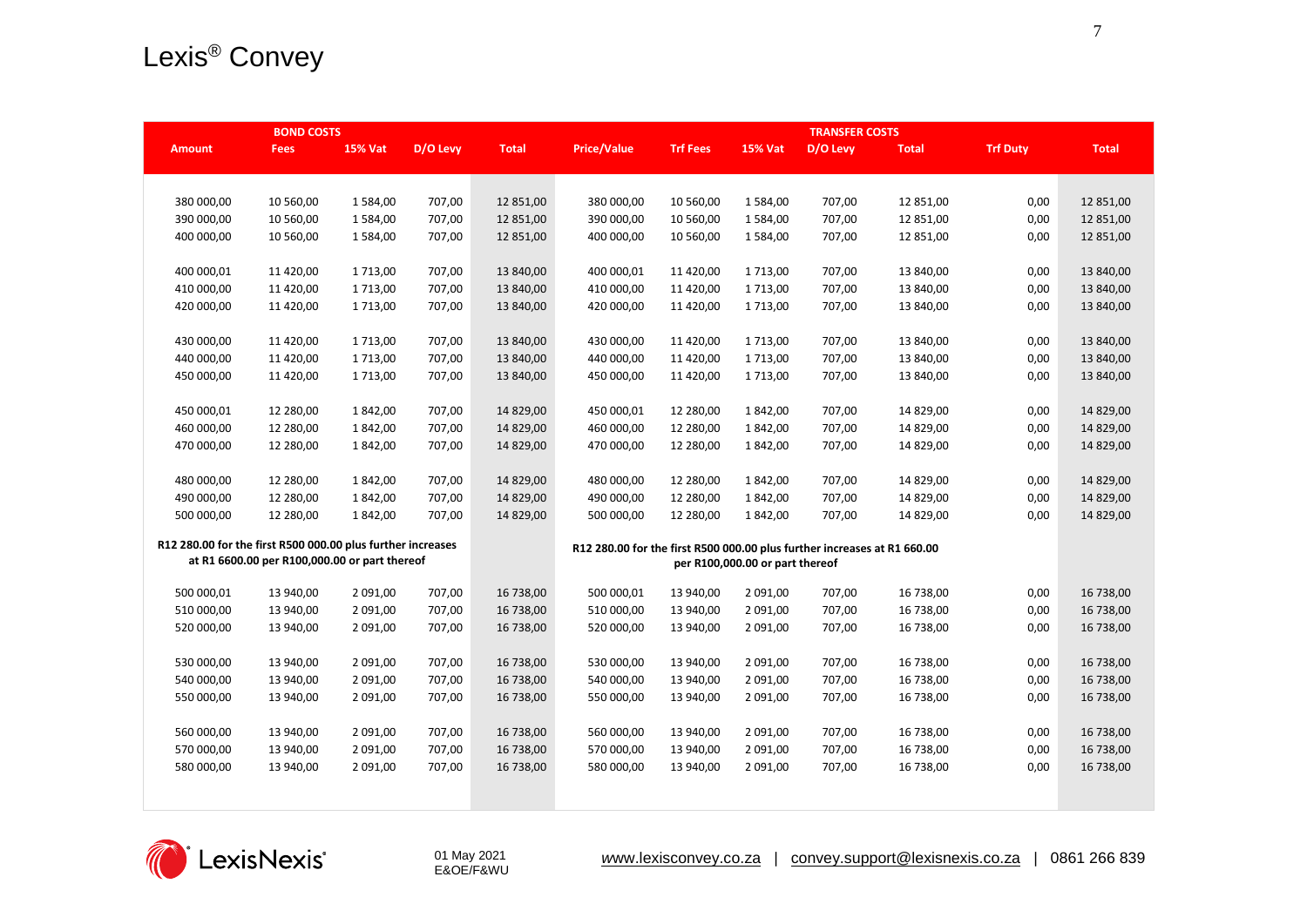|               | <b>BOND COSTS</b> |                |          |              |                    |                 |                | <b>TRANSFER COSTS</b> |              |                 |              |
|---------------|-------------------|----------------|----------|--------------|--------------------|-----------------|----------------|-----------------------|--------------|-----------------|--------------|
| <b>Amount</b> | <b>Fees</b>       | <b>15% Vat</b> | D/O Levy | <b>Total</b> | <b>Price/Value</b> | <b>Trf Fees</b> | <b>15% Vat</b> | D/O Levy              | <b>Total</b> | <b>Trf Duty</b> | <b>Total</b> |
|               |                   |                |          |              |                    |                 |                |                       |              |                 |              |
|               |                   |                |          |              |                    |                 |                |                       |              |                 |              |
| 590 000,00    | 13 940,00         | 2 091,00       | 707,00   | 16 738,00    | 590 000,00         | 13 940,00       | 2 091,00       | 707,00                | 16 738,00    | 0,00            | 16 738,00    |
| 600 000,00    | 13 940,00         | 2 091,00       | 707,00   | 16 738,00    | 600 000,00         | 13 940,00       | 2 091,00       | 707,00                | 16 738,00    | 0,00            | 16 738,00    |
|               |                   |                |          |              |                    |                 |                |                       |              |                 |              |
| 600 000,01    | 15 600,00         | 2 340,00       | 995,00   | 18 935,00    | 600 000,01         | 15 600,00       | 2 340,00       | 995,00                | 18 935,00    | 0,00            | 18 935,00    |
| 610 000,00    | 15 600,00         | 2 340,00       | 995,00   | 18 935,00    | 610 000,00         | 15 600,00       | 2 340,00       | 995,00                | 18 935,00    | 0,00            | 18 935,00    |
| 620 000,00    | 15 600,00         | 2 340,00       | 995,00   | 18 935,00    | 620 000,00         | 15 600,00       | 2 340,00       | 995,00                | 18 935,00    | 0,00            | 18 935,00    |
| 630 000,00    | 15 600,00         | 2 340,00       | 995,00   | 18 935,00    | 630 000,00         | 15 600,00       | 2 340,00       | 995,00                | 18 935,00    | 0,00            | 18 935,00    |
| 640 000,00    | 15 600,00         | 2 340,00       | 995,00   | 18 935,00    | 640 000,00         | 15 600,00       | 2 340,00       | 995,00                | 18 935,00    | 0,00            | 18 935,00    |
| 650 000,00    | 15 600,00         | 2 340,00       | 995,00   | 18 935,00    | 650 000,00         | 15 600,00       | 2 340,00       | 995,00                | 18 935,00    | 0,00            | 18 935,00    |
|               |                   |                |          |              |                    |                 |                |                       |              |                 |              |
| 660 000,00    | 15 600,00         | 2 340,00       | 995,00   | 18 935,00    | 660 000,00         | 15 600,00       | 2 340,00       | 995,00                | 18 935,00    | 0,00            | 18 935,00    |
| 670 000,00    | 15 600,00         | 2 340,00       | 995,00   | 18 935,00    | 670 000,00         | 15 600,00       | 2 340,00       | 995,00                | 18 935,00    | 0,00            | 18 935,00    |
| 680 000,00    | 15 600,00         | 2 340,00       | 995,00   | 18 935,00    | 680 000,00         | 15 600,00       | 2 340,00       | 995,00                | 18 935,00    | 0,00            | 18 935,00    |
|               |                   |                |          |              |                    |                 |                |                       |              |                 |              |
| 690 000,00    | 15 600,00         | 2 340,00       | 995,00   | 18 935,00    | 690 000,00         | 15 600,00       | 2 340,00       | 995,00                | 18 935,00    | 0,00            | 18 935,00    |
| 700 000,00    | 15 600,00         | 2 340,00       | 995,00   | 18 935,00    | 700 000,00         | 15 600,00       | 2 340,00       | 995,00                | 18 935,00    | 0,00            | 18 935,00    |
| 700 000,01    | 17 260,00         | 2 589,00       | 995,00   | 20 844,00    | 710 000,00         | 17 260,00       | 2 589,00       | 995,00                | 20 844,00    | 0,00            | 20 844,00    |
|               |                   |                |          |              |                    |                 |                |                       |              |                 |              |
| 710 000,00    | 17 260,00         | 2 589,00       | 995,00   | 20 844,00    | 710 000,00         | 17 260,00       | 2 5 8 9 , 0 0  | 995,00                | 20 844,00    | 0,00            | 20 844,00    |
| 720 000,00    | 17 260,00         | 2 589,00       | 995,00   | 20 844,00    | 720 000,00         | 17 260,00       | 2 589,00       | 995,00                | 20 844,00    | 0,00            | 20 844,00    |
| 730 000,00    | 17 260,00         | 2 589,00       | 995,00   | 20 844,00    | 730 000,00         | 17 260,00       | 2 5 8 9,00     | 995,00                | 20 844,00    | 0,00            | 20 844,00    |
|               |                   |                |          |              |                    |                 |                |                       |              |                 |              |
| 740 000,00    | 17 260,00         | 2 589,00       | 995,00   | 20 844,00    | 740 000,00         | 17 260,00       | 2 5 8 9 , 0 0  | 995,00                | 20 844,00    | 0,00            | 20 844,00    |
| 750 000,00    | 17 260,00         | 2 589,00       | 995,00   | 20 844,00    | 750 000,00         | 17 260,00       | 2 5 8 9 , 0 0  | 995,00                | 20 844,00    | 0,00            | 20 844,00    |
| 760 000,00    | 17 260,00         | 2 589,00       | 995,00   | 20 844,00    | 760 000,00         | 17 260,00       | 2 589,00       | 995,00                | 20 844,00    | 0,00            | 20 844,00    |
|               |                   |                |          |              |                    |                 |                |                       |              |                 |              |
| 770 000,00    | 17 260,00         | 2 589,00       | 995,00   | 20 844,00    | 770 000,00         | 17 260,00       | 2 589,00       | 995,00                | 20 844,00    | 0,00            | 20 844,00    |
| 780 000,00    | 17 260,00         | 2 589,00       | 995,00   | 20 844,00    | 780 000,00         | 17 260,00       | 2 5 8 9 , 0 0  | 995,00                | 20 844,00    | 0,00            | 20 844,00    |
| 790 000,00    | 17 260,00         | 2 589,00       | 995,00   | 20 844,00    | 790 000,00         | 17 260,00       | 2 5 8 9 , 0 0  | 995,00                | 20 844,00    | 0,00            | 20 844,00    |
|               |                   |                |          |              |                    |                 |                |                       |              |                 |              |
|               |                   |                |          |              |                    |                 |                |                       |              |                 |              |
|               |                   |                |          |              |                    |                 |                |                       |              |                 |              |
|               |                   |                |          |              |                    |                 |                |                       |              |                 |              |
|               |                   |                |          |              |                    |                 |                |                       |              |                 |              |

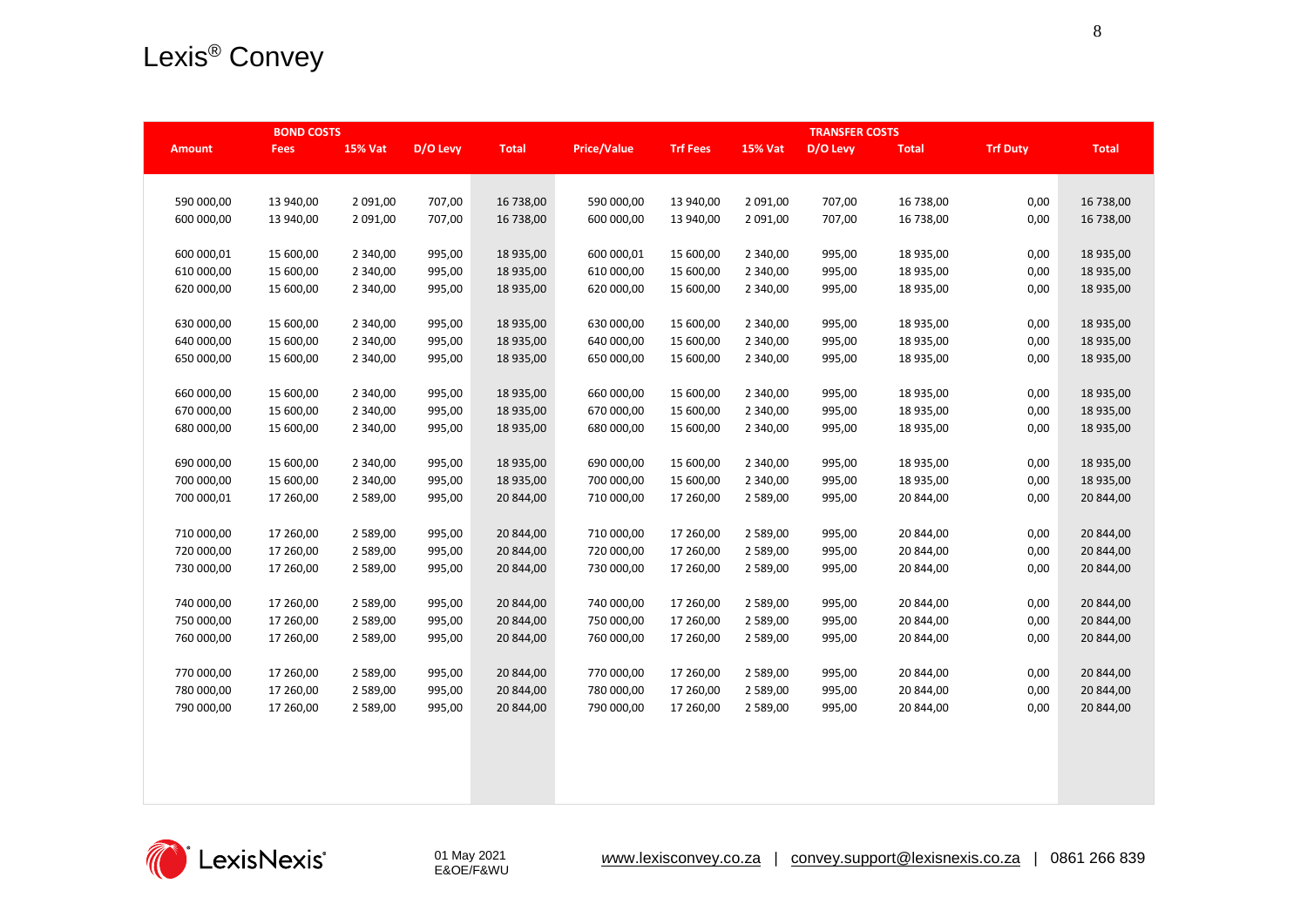|               | <b>BOND COSTS</b> |                |          |              |                    | <b>TRANSFER COSTS</b> |                |          |              |                 |              |
|---------------|-------------------|----------------|----------|--------------|--------------------|-----------------------|----------------|----------|--------------|-----------------|--------------|
| <b>Amount</b> | <b>Fees</b>       | <b>15% Vat</b> | D/O Levy | <b>Total</b> | <b>Price/Value</b> | <b>Trf Fees</b>       | <b>15% Vat</b> | D/O Levy | <b>Total</b> | <b>Trf Duty</b> | <b>Total</b> |
|               |                   |                |          |              |                    |                       |                |          |              |                 |              |
|               |                   |                |          |              |                    |                       |                |          |              |                 |              |
| 800 000,00    | 17 260,00         | 2 589,00       | 995,00   | 20 844,00    | 800 000,00         | 17 260,00             | 2 5 8 9,00     | 995,00   | 20 844,00    | 0,00            | 20 844,00    |
| 800 000,01    | 18 920,00         | 2 838,00       | 1 142,00 | 22 900,00    | 800 000,01         | 18 920,00             | 2 838,00       | 1 142,00 | 22 900,00    | 0,00            | 22 900,00    |
| 810 000,00    | 18 920,00         | 2 838,00       | 1 142,00 | 22 900,00    | 810 000,00         | 18 920,00             | 2 838,00       | 1 142,00 | 22 900,00    | 0,00            | 22 900,00    |
|               |                   |                |          |              |                    |                       |                |          |              |                 |              |
| 820 000,00    | 18 920,00         | 2 838,00       | 1 142,00 | 22 900,00    | 820 000,00         | 18 920,00             | 2 838,00       | 1 142,00 | 22 900,00    | 0,00            | 22 900,00    |
| 830 000,00    | 18 920,00         | 2 838,00       | 1 142,00 | 22 900,00    | 830 000,00         | 18 920,00             | 2 838,00       | 1 142,00 | 22 900,00    | 0,00            | 22 900,00    |
| 840 000,00    | 18 920,00         | 2 838,00       | 1 142,00 | 22 900,00    | 840 000,00         | 18 920,00             | 2 838,00       | 1 142,00 | 22 900,00    | 0,00            | 22 900,00    |
|               |                   |                |          |              |                    |                       |                |          |              |                 |              |
| 850 000,00    | 18 920,00         | 2 838,00       | 1 142,00 | 22 900,00    | 850 000,00         | 18 920,00             | 2 838,00       | 1 142,00 | 22 900,00    | 0,00            | 22 900,00    |
| 860 000,00    | 18 920,00         | 2 838,00       | 1 142,00 | 22 900,00    | 860 000,00         | 18 920,00             | 2 838,00       | 1 142,00 | 22 900,00    | 0,00            | 22 900,00    |
| 870 000,00    | 18 920,00         | 2 838,00       | 1 142,00 | 22 900,00    | 870 000,00         | 18 920,00             | 2 838,00       | 1 142,00 | 22 900,00    | 0,00            | 22 900,00    |
|               |                   |                |          |              |                    |                       |                |          |              |                 |              |
| 880 000,00    | 18 920,00         | 2 838,00       | 1 142,00 | 22 900,00    | 880 000,00         | 18 920,00             | 2 838,00       | 1 142,00 | 22 900,00    | 0,00            | 22 900,00    |
| 890 000,00    | 18 920,00         | 2 838,00       | 1 142,00 | 22 900,00    | 890 000,00         | 18 920,00             | 2 838,00       | 1 142,00 | 22 900,00    | 0,00            | 22 900,00    |
| 900 000,00    | 18 920,00         | 2 838,00       | 1 142,00 | 22 900,00    | 900 000,00         | 18 920,00             | 2 838,00       | 1 142,00 | 22 900,00    | 0,00            | 22 900,00    |
|               |                   |                |          |              |                    |                       |                |          |              |                 |              |
| 900 000,01    | 20 580,00         | 3 087,00       | 1 142,00 | 24 809,00    | 900 000,01         | 20 580,00             | 3 087,00       | 1 142,00 | 24 809,00    | 0,00            | 24 809,00    |
| 910 000,00    | 20 580,00         | 3 087,00       | 1 142,00 | 24 809,00    | 910 000,00         | 20 580,00             | 3 087,00       | 1 142,00 | 24 809,00    | 0,00            | 24 809,00    |
| 920 000,00    | 20 580,00         | 3 087,00       | 1 142,00 | 24 809,00    | 920 000,00         | 20 580,00             | 3 087,00       | 1 142,00 | 24 809,00    | 0,00            | 24 809,00    |
|               |                   |                |          |              |                    |                       |                |          |              |                 |              |
| 930 000,00    | 20 580,00         | 3 087,00       | 1 142,00 | 24 809,00    | 930 000,00         | 20 580,00             | 3 087,00       | 1 142,00 | 24 809,00    | 0,00            | 24 809,00    |
| 940 000,00    | 20 580,00         | 3 087,00       | 1 142,00 | 24 809,00    | 940 000,00         | 20 580,00             | 3 087,00       | 1 142,00 | 24 809,00    | 0,00            | 24 809,00    |
| 950 000,00    | 20 580,00         | 3 087,00       | 1 142,00 | 24 809,00    | 950 000,00         | 20 580,00             | 3 087,00       | 1 142,00 | 24 809,00    | 0,00            | 24 809,00    |
|               |                   |                |          |              |                    |                       |                |          |              |                 |              |
| 960 000,00    | 20 580,00         | 3 087,00       | 1 142,00 | 24 809,00    | 960 000,00         | 20 580,00             | 3 087,00       | 1 142,00 | 24 809,00    | 0,00            | 24 809,00    |
| 970 000,00    | 20 580,00         | 3 087,00       | 1 142,00 | 24 809,00    | 970 000,00         | 20 580,00             | 3 087,00       | 1 142,00 | 24 809,00    | 0,00            | 24 809,00    |
| 980 000,00    | 20 580,00         | 3 087,00       | 1 142,00 | 24 809,00    | 980 000,00         | 20 580,00             | 3 087,00       | 1 142,00 | 24 809,00    | 0,00            | 24 809,00    |
| 990 000,00    | 20 580,00         | 3 087,00       | 1 142,00 | 24 809,00    | 990 000,00         | 20 580,00             | 3 087,00       | 1 142,00 | 24 809,00    | 0,00            | 24 809,00    |
| 1 000 000,00  | 20 580,00         | 3 087,00       | 1 142,00 | 24 809,00    | 1 000 000,00       | 20 580,00             | 3 087,00       | 1 142,00 | 24 809,00    | 0,00            | 24 809,00    |
|               |                   |                |          |              |                    |                       |                |          |              |                 |              |
|               |                   |                |          |              |                    |                       |                |          |              |                 |              |
|               |                   |                |          |              |                    |                       |                |          |              |                 |              |
|               |                   |                |          |              |                    |                       |                |          |              |                 |              |
|               |                   |                |          |              |                    |                       |                |          |              |                 |              |
|               |                   |                |          |              |                    |                       |                |          |              |                 |              |

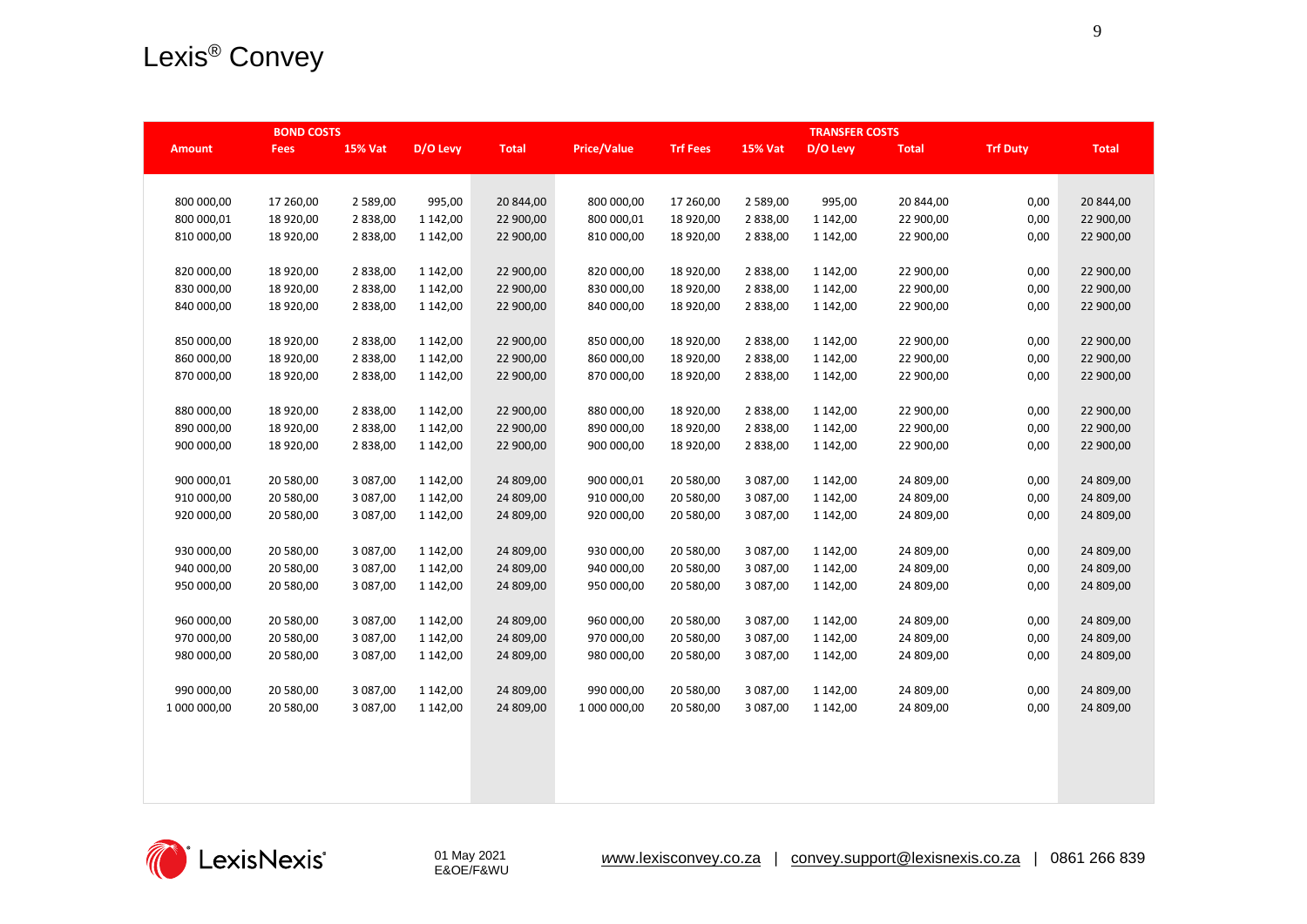|                                                               | <b>BOND COSTS</b>                            |                |          |              | <b>TRANSFER COSTS</b>                                  |                 |                |          |              |                       |              |
|---------------------------------------------------------------|----------------------------------------------|----------------|----------|--------------|--------------------------------------------------------|-----------------|----------------|----------|--------------|-----------------------|--------------|
| <b>Amount</b>                                                 | <b>Fees</b>                                  | <b>15% Vat</b> | D/O Levy | <b>Total</b> | <b>Price/Value</b>                                     | <b>Trf Fees</b> | <b>15% Vat</b> | D/O Levy | <b>Total</b> | <b>Trf Duty</b>       | <b>Total</b> |
|                                                               |                                              |                |          |              |                                                        |                 |                |          |              |                       |              |
|                                                               |                                              |                |          |              |                                                        |                 |                |          |              |                       |              |
| R20 580.00 for the first R1 000 000.00 plus further increases | at R1 660.00 per R200,000.00 or part thereof |                |          |              | Further increases at R1 660.00 per R200 000.00 or part |                 |                |          |              | Above R1 000 000 @ 3% |              |
|                                                               |                                              |                |          |              |                                                        | thereof         |                |          |              |                       |              |
| 1 000 000,01                                                  | 22 240,00                                    | 3 3 3 6 , 0 0  | 1 283,00 | 26 859,00    | 1 000 000,01                                           | 22 240,00       | 3 3 3 6 , 0 0  | 1 283,00 | 26 859,00    | 0,00                  | 26 859,00    |
| 1 050 000,00                                                  | 22 240,00                                    | 3 3 3 6 , 0 0  | 1 283,00 | 26 859,00    | 1 050 000,00                                           | 22 240,00       | 3 3 3 6 , 0 0  | 1 283,00 | 26 859,00    | 1 500,00              | 28 359,00    |
| 1 100 000,00                                                  | 22 240,00                                    | 3 3 3 6 , 0 0  | 1 283,00 | 26 859,00    | 1 100 000,00                                           | 22 240,00       | 3 3 3 6 , 0 0  | 1 283,00 | 26 859,00    | 3 000,00              | 29 859,00    |
|                                                               |                                              |                |          |              |                                                        |                 |                |          |              |                       |              |
| 1 100 000,01                                                  | 22 240,00                                    | 3 3 3 6 , 0 0  | 1 283,00 | 26 859,00    | 1 100 000,01                                           | 22 240,00       | 3 3 3 6 , 0 0  | 1 283,00 | 26 859,00    | 3 000,00              | 29 859,00    |
| 1 150 000,00                                                  | 22 240,00                                    | 3 3 3 6 , 0 0  | 1 283,00 | 26 859,00    | 1 150 000,00                                           | 22 240,00       | 3 3 3 6 , 0 0  | 1 283,00 | 26 859,00    | 4 500,00              | 31 359,00    |
| 1 200 000,00                                                  | 22 240,00                                    | 3 3 3 6 , 0 0  | 1 283,00 | 26 859,00    | 1 200 000,00                                           | 22 240,00       | 3 3 3 6 , 0 0  | 1 283,00 | 26 859,00    | 6 000,00              | 32 859,00    |
|                                                               |                                              |                |          |              |                                                        |                 |                |          |              |                       |              |
| 1 200 000,01                                                  | 23 900,00                                    | 3 585,00       | 1 283,00 | 28 768,00    | 1 200 000,01                                           | 23 900,00       | 3 5 8 5,00     | 1 283,00 | 28 768,00    | 6 000,00              | 34 768,00    |
| 1 250 000,00                                                  | 23 900,00                                    | 3 585,00       | 1 283,00 | 28 768,00    | 1 250 000,00                                           | 23 900,00       | 3 5 8 5 , 0 0  | 1 283,00 | 28 768,00    | 7 500,00              | 36 268,00    |
| 1 300 000,00                                                  | 23 900,00                                    | 3 585,00       | 1 283,00 | 28 768,00    | 1 300 000,00                                           | 23 900,00       | 3 5 8 5 , 0 0  | 1 283,00 | 28 768,00    | 9 000,00              | 37 768,00    |
|                                                               |                                              |                |          |              |                                                        |                 |                |          |              |                       |              |
| 1 300 000,01                                                  | 23 900,00                                    | 3 585,00       | 1 283,00 | 28 768,00    | 1 300 000,01                                           | 23 900,00       | 3 5 8 5 , 0 0  | 1 283,00 | 28 768,00    | 9 000,00              | 37 768,00    |
|                                                               |                                              |                |          |              |                                                        |                 |                |          |              | Above R1 375 000      |              |
|                                                               |                                              |                |          |              |                                                        |                 |                |          |              | $R11250 + 6%$         |              |
| 1 400 000,00                                                  | 23 900,00                                    | 3 585,00       | 1 283,00 | 28 768,00    | 1 400 000,00                                           | 23 900,00       | 3 5 8 5,00     | 1 283,00 | 28 768,00    | 12 750,00             | 41 518,00    |
|                                                               |                                              |                |          |              |                                                        |                 |                |          |              |                       |              |
| 1 400 000,01                                                  | 25 560,00                                    | 3 834,00       | 1 283,00 | 30 677,00    | 1 400 000,01                                           | 25 560,00       | 3 834,00       | 1 283,00 | 30 677,00    | 12 750,00             | 43 427,00    |
| 1 450 000,00                                                  | 25 560,00                                    | 3 834,00       | 1 283,00 | 30 677,00    | 1 450 000,00                                           | 25 560,00       | 3 834,00       | 1 283,00 | 30 677,00    | 15 750,00             | 46 427,00    |
| 1 500 000,00                                                  | 25 560,00                                    | 3 834,00       | 1 283,00 | 30 677,00    | 1 500 000,00                                           | 25 560,00       | 3 8 3 4 , 0 0  | 1 283,00 | 30 677,00    | 18 750,00             | 49 427,00    |
| 1 500 000,01                                                  | 25 560,00                                    | 3 834,00       | 1 283,00 | 30 677,00    | 1 500 000,01                                           | 25 560,00       | 3 8 3 4 , 0 0  | 1 283,00 | 30 677,00    | 18 750,00             | 49 427,00    |
| 1 550 000,00                                                  | 25 560,00                                    | 3 8 3 4 , 0 0  | 1 283,00 | 30 677,00    | 1 550 000,00                                           | 25 560,00       | 3 8 3 4 , 0 0  | 1 283,00 | 30 677,00    | 21 750,00             | 52 427,00    |
| 1 600 000,00                                                  | 25 560,00                                    | 3 834,00       | 1 283,00 | 30 677,00    | 1 600 000,00                                           | 25 560,00       | 3 8 3 4 , 0 0  | 1 283,00 | 30 677,00    | 24 750,00             | 55 427,00    |
|                                                               |                                              |                |          |              |                                                        |                 |                |          |              |                       |              |
| 1 600 000,01                                                  | 27 220,00                                    | 4 083,00       | 1 283,00 | 32 586,00    | 1 600 000,01                                           | 27 220,00       | 4 083,00       | 1 283,00 | 32 586,00    | 24 750,00             | 57 336,00    |
| 1 650 000,00                                                  | 27 220,00                                    | 4 083,00       | 1 283,00 | 32 586,00    | 1 650 000,00                                           | 27 220,00       | 4 083,00       | 1 283,00 | 32 586,00    | 27 750,00             | 60 336,00    |
| 1 700 000,00                                                  | 27 220,00                                    | 4 083,00       | 1 283,00 | 32 586,00    | 1 700 000,00                                           | 27 220,00       | 4 083,00       | 1 283,00 | 32 586,00    | 30 750,00             | 63 336,00    |
|                                                               |                                              |                |          |              |                                                        |                 |                |          |              |                       |              |
| 1700 000,01                                                   | 27 220,00                                    | 4 083,00       | 1 283,00 | 32 586,00    | 1700 000,01                                            | 27 220,00       | 4 083,00       | 1 283,00 | 32 586,00    | 30 750,00             | 63 336,00    |
| 1750 000,00                                                   | 27 220,00                                    | 4 083,00       | 1 283,00 | 32 586,00    | 1750 000,00                                            | 27 220,00       | 4 083,00       | 1 283,00 | 32 586,00    | 33 750,00             | 66 336,00    |
|                                                               |                                              |                |          |              |                                                        |                 |                |          |              |                       |              |

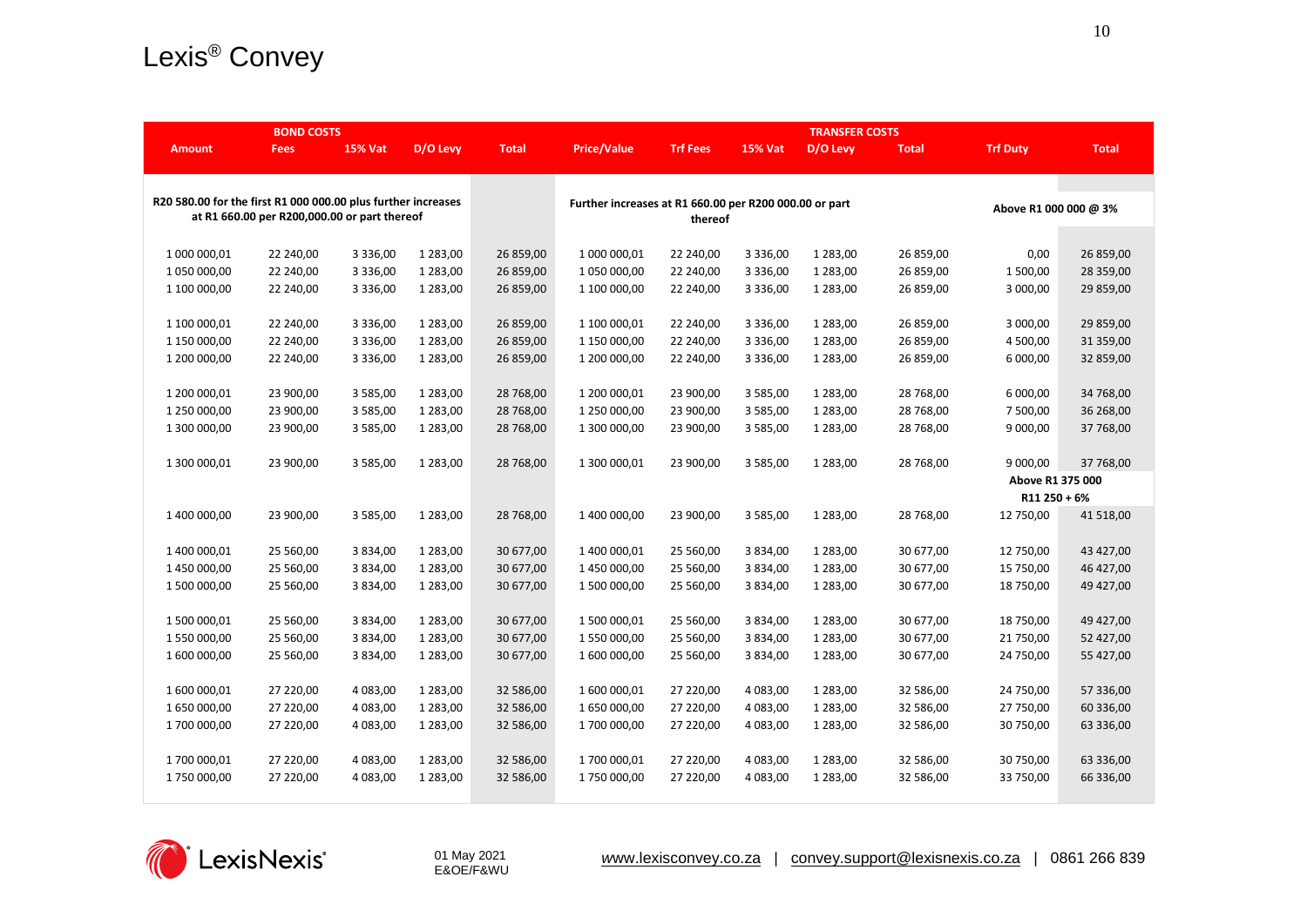|               | <b>BOND COSTS</b> |                |          |              |                    |                 |                | <b>TRANSFER COSTS</b> |              |                  |              |
|---------------|-------------------|----------------|----------|--------------|--------------------|-----------------|----------------|-----------------------|--------------|------------------|--------------|
| <b>Amount</b> | <b>Fees</b>       | <b>15% Vat</b> | D/O Levy | <b>Total</b> | <b>Price/Value</b> | <b>Trf Fees</b> | <b>15% Vat</b> | D/O Levy              | <b>Total</b> | <b>Trf Duty</b>  | <b>Total</b> |
|               |                   |                |          |              |                    |                 |                |                       |              |                  |              |
|               |                   |                |          |              |                    |                 |                |                       |              |                  |              |
|               |                   |                |          |              |                    |                 |                |                       |              |                  |              |
|               |                   |                |          |              |                    |                 |                |                       |              |                  |              |
| 1 800 000,00  | 27 220,00         | 4 083,00       | 1 283,00 | 32 586,00    | 1 800 000,00       | 27 220,00       | 4 083,00       | 1 283,00              | 32 586,00    | 36 750,00        | 69 336,00    |
|               |                   |                |          |              |                    |                 |                |                       |              |                  |              |
| 1 800 000,01  | 28 880,00         | 4 3 3 2 , 0 0  | 1 283,00 | 34 495,00    | 1 800 000,01       | 28 880,00       | 4 3 3 2 , 0 0  | 1 283,00              | 34 495,00    | 36 750,00        | 71 245,00    |
| 1850000,00    | 28 880,00         | 4 332,00       | 1 283,00 | 34 495,00    | 1850000,00         | 28 880,00       | 4 3 3 2 , 0 0  | 1 283,00              | 34 495,00    | 39 750,00        | 74 245,00    |
| 1 900 000,00  | 28 880,00         | 4 3 3 2 , 0 0  | 1 283,00 | 34 495,00    | 1 900 000,00       | 28 880,00       | 4 3 3 2 , 0 0  | 1 283,00              | 34 495,00    | 42 750,00        | 77 245,00    |
|               |                   |                |          |              |                    |                 |                |                       |              |                  |              |
| 1 900 000,01  | 28 880,00         | 4 332,00       | 1 283,00 | 34 495,00    | 1 900 000,01       | 28 880,00       | 4 3 3 2 , 0 0  | 1 283,00              | 34 495,00    | 42 750,00        | 77 245,00    |
|               |                   |                |          |              |                    |                 |                |                       |              | Above R1 925 000 |              |
|               |                   |                |          |              |                    |                 |                |                       |              | $R44250 + 8%$    |              |
| 1950000,00    | 28 880,00         | 4 3 3 2 , 0 0  | 1 283,00 | 34 495,00    | 1 950 000,00       | 28 880,00       | 4 3 3 2 , 0 0  | 1 283,00              | 34 495,00    | 46 250,00        | 80 745,00    |
| 2 000 000,00  | 28 880,00         | 4 3 3 2 , 0 0  | 1 283,00 | 34 495,00    | 2 000 000,00       | 28 880,00       | 4 3 3 2 , 0 0  | 1 283,00              | 34 495,00    | 50 250,00        | 84 745,00    |
|               |                   |                |          |              |                    |                 |                |                       |              |                  |              |
| 2 000 000,01  | 30 540,00         | 4 581,00       | 1778,00  | 36 899,00    | 2 000 000,01       | 30 540,00       | 4 5 8 1 ,00    | 1 778,00              | 36 899,00    | 50 250,00        | 87 149,00    |
| 2 050 000,00  | 30 540,00         | 4 5 8 1 ,00    | 1 778,00 | 36 899,00    | 2 050 000,00       | 30 540,00       | 4 5 8 1 ,00    | 1778,00               | 36 899,00    | 54 250,00        | 91 149,00    |
| 2 100 000,00  | 30 540,00         | 4 581,00       | 1778,00  | 36 899,00    | 2 100 000,00       | 30 540,00       | 4 5 8 1,00     | 1778,00               | 36 899,00    | 58 250,00        | 95 149,00    |
|               |                   |                |          |              |                    |                 |                |                       |              |                  |              |
| 2 100 000,01  | 30 540,00         | 4 581,00       | 1 778,00 | 36 899,00    | 2 100 000,01       | 30 540,00       | 4 5 8 1 ,00    | 1778,00               | 36 899,00    | 58 250,00        | 95 149,00    |
| 2 150 000,00  | 30 540,00         | 4 581,00       | 1 778,00 | 36 899,00    | 2 150 000,00       | 30 540,00       | 4 5 8 1,00     | 1778,00               | 36 899,00    | 62 250,00        | 99 149,00    |
| 2 200 000,00  | 30 540,00         | 4 581,00       | 1 778,00 | 36 899,00    | 2 200 000,00       | 30 540,00       | 4 5 8 1 ,00    | 1778,00               | 36 899,00    | 66 250,00        | 103 149,00   |
|               |                   |                |          |              |                    |                 |                |                       |              |                  |              |
| 2 200 000,01  | 32 200,00         | 4 830,00       | 1778,00  | 38 808,00    | 2 200 000,01       | 32 200,00       | 4 830,00       | 1778,00               | 38 808,00    | 66 250,00        | 105 058,00   |
| 2 250 000,00  | 32 200,00         | 4 830,00       | 1778,00  | 38 808,00    | 2 250 000,00       | 32 200,00       | 4 830,00       | 1 778,00              | 38 808,00    | 70 250,00        | 109 058,00   |
| 2 300 000,00  | 32 200,00         | 4 830,00       | 1 778,00 | 38 808,00    | 2 300 000,00       | 32 200,00       | 4 830,00       | 1778,00               | 38 808,00    | 74 250,00        | 113 058,00   |
|               |                   |                |          |              |                    |                 |                |                       |              |                  |              |
| 2 300 000,01  | 32 200,00         | 4 830,00       | 1778,00  | 38 808,00    | 2 300 000,01       | 32 200,00       | 4 830,00       | 1778,00               | 38 808,00    | 74 250,00        | 113 058,00   |
| 2 350 000,00  | 32 200,00         | 4 830,00       | 1 778,00 | 38 808,00    | 2 350 000,00       | 32 200,00       | 4 830,00       | 1778,00               | 38 808,00    | 78 250,00        | 117 058,00   |
| 2 400 000,00  | 32 200,00         | 4 830,00       | 1778,00  | 38 808,00    | 2 400 000,00       | 32 200,00       | 4 830,00       | 1778,00               | 38 808,00    | 82 250,00        | 121 058,00   |
|               |                   |                |          |              |                    |                 |                |                       |              |                  |              |
| 2 400 000,01  | 33 860,00         | 5 079,00       | 1778,00  | 40 717,00    | 2 400 000,01       | 33 860,00       | 5 079,00       | 1778,00               | 40 717,00    | 82 250,00        | 122 967,00   |
| 2 450 000,00  | 33 860,00         | 5 079,00       | 1778,00  | 40 717,00    | 2 450 000,00       | 33 860,00       | 5 079,00       | 1778,00               | 40 717,00    | 86 250,00        | 126 967,00   |
|               |                   |                |          |              |                    |                 |                |                       |              | Above R2 475 000 |              |
|               |                   |                |          |              |                    |                 |                |                       |              | R88 250 + 11%    |              |
|               |                   |                |          |              |                    |                 |                |                       |              |                  |              |

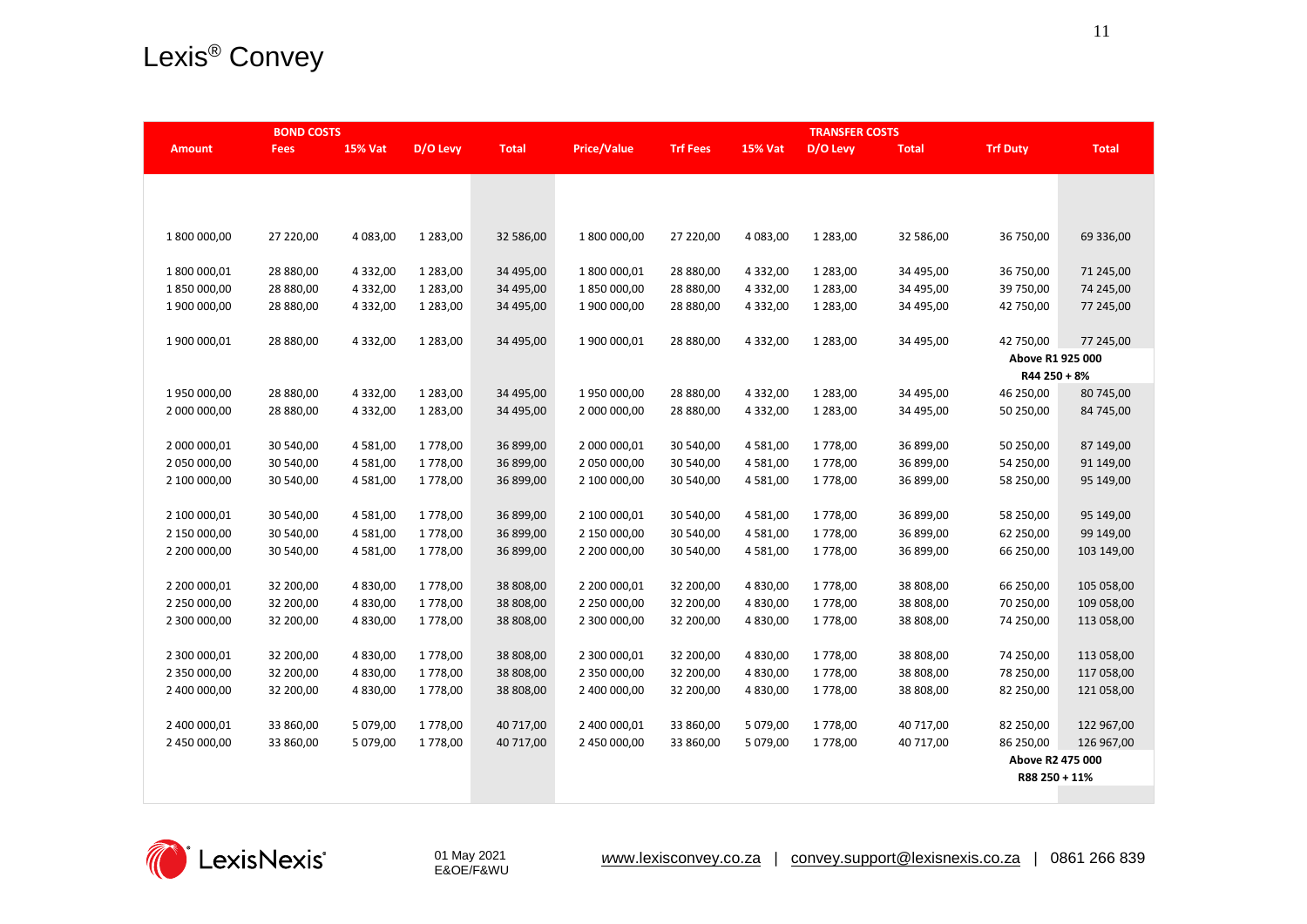|               | <b>BOND COSTS</b> |                |          |              |                    |                 |                | <b>TRANSFER COSTS</b> |              |                 |              |
|---------------|-------------------|----------------|----------|--------------|--------------------|-----------------|----------------|-----------------------|--------------|-----------------|--------------|
| <b>Amount</b> | <b>Fees</b>       | <b>15% Vat</b> | D/O Levy | <b>Total</b> | <b>Price/Value</b> | <b>Trf Fees</b> | <b>15% Vat</b> | D/O Levy              | <b>Total</b> | <b>Trf Duty</b> | <b>Total</b> |
|               |                   |                |          |              |                    |                 |                |                       |              |                 |              |
|               |                   |                |          |              |                    |                 |                |                       |              |                 |              |
| 2 500 000,00  | 33 860,00         | 5 079,00       | 1 778,00 | 40 717,00    | 2 500 000,00       | 33 860,00       | 5 079,00       | 1778,00               | 40 717,00    | 91 000,00       | 131 717,00   |
| 2 500 000,01  | 33 860,00         | 5 079,00       | 1778,00  | 40 717,00    | 2 500 000,01       | 33 860,00       | 5 079,00       | 1778,00               | 40 717,00    | 91 000,00       | 131 717,00   |
| 2 550 000,00  | 33 860,00         | 5 079,00       | 1 778,00 | 40 717,00    | 2 550 000,00       | 33 860,00       | 5 079,00       | 1 778,00              | 40 717,00    | 96 500,00       | 137 217,00   |
| 2 600 000,00  | 33 860,00         | 5 079,00       | 1778,00  | 40 717,00    | 2 600 000,00       | 33 860,00       | 5 079,00       | 1 778,00              | 40 717,00    | 102 000,00      | 142 717,00   |
|               |                   |                |          |              |                    |                 |                |                       |              |                 |              |
| 2 600 000,01  | 35 520,00         | 5 328,00       | 1778,00  | 42 626,00    | 2 600 000,01       | 35 520,00       | 5 328,00       | 1 778,00              | 42 626,00    | 102 000,00      | 144 626,00   |
| 2 650 000,00  | 35 520,00         | 5 328,00       | 1778,00  | 42 626,00    | 2 650 000,00       | 35 520,00       | 5 3 2 8 , 0 0  | 1 778,00              | 42 626,00    | 107 500,00      | 150 126,00   |
| 2 700 000,00  | 35 520,00         | 5 328,00       | 1778,00  | 42 626,00    | 2 700 000,00       | 35 520,00       | 5 328,00       | 1 778,00              | 42 626,00    | 113 000,00      | 155 626,00   |
|               |                   |                |          |              |                    |                 |                |                       |              |                 |              |
| 2 700 000,01  | 35 520,00         | 5 328,00       | 1778,00  | 42 626,00    | 2 700 000,01       | 35 520,00       | 5 3 2 8 , 0 0  | 1 778,00              | 42 626,00    | 113 000,00      | 155 626,00   |
| 2750000,00    | 35 520,00         | 5 328,00       | 1 778,00 | 42 626,00    | 2 750 000,00       | 35 520,00       | 5 328,00       | 1 778,00              | 42 626,00    | 118 500,00      | 161 126,00   |
| 2 800 000,00  | 35 520,00         | 5 328,00       | 1778,00  | 42 626,00    | 2 800 000,00       | 35 520,00       | 5 328,00       | 1 778,00              | 42 626,00    | 124 000,00      | 166 626,00   |
|               |                   |                |          |              |                    |                 |                |                       |              |                 |              |
| 2 800 000,01  | 37 180,00         | 5 577,00       | 1778,00  | 44 535,00    | 2 800 000,01       | 37 180,00       | 5 577,00       | 1 778,00              | 44 535,00    | 124 000,00      | 168 535,00   |
| 2 850 000,00  | 37 180,00         | 5 577,00       | 1 778,00 | 44 535,00    | 2 850 000,00       | 37 180,00       | 5 577,00       | 1 778,00              | 44 535,00    | 129 500,00      | 174 035,00   |
| 2 900 000,00  | 37 180,00         | 5 577,00       | 1778,00  | 44 535,00    | 2 900 000,00       | 37 180,00       | 5 577,00       | 1 778,00              | 44 535,00    | 135 000,00      | 179 535,00   |
|               |                   |                |          |              |                    |                 |                |                       |              |                 |              |
| 2 900 000,01  | 37 180,00         | 5 577,00       | 1 778,00 | 44 535,00    | 2 900 000,01       | 37 180,00       | 5 577,00       | 1 778,00              | 44 535,00    | 135 000,00      | 179 535,00   |
| 2 950 000,00  | 37 180,00         | 5 577,00       | 1 778,00 | 44 535,00    | 2 950 000,00       | 37 180,00       | 5 577,00       | 1778,00               | 44 535,00    | 140 500,00      | 185 035,00   |
| 3 000 000,00  | 37 180,00         | 5 577,00       | 1778,00  | 44 535,00    | 3 000 000,00       | 37 180,00       | 5 577,00       | 1778,00               | 44 535,00    | 146 000,00      | 190 535,00   |
|               |                   |                |          |              |                    |                 |                |                       |              |                 |              |
| 3 100 000,00  | 38 840,00         | 5 826,00       | 1778,00  | 46 444,00    | 3 100 000,00       | 38 840,00       | 5 826,00       | 1 778,00              | 46 444,00    | 157 000,00      | 203 444,00   |
| 3 100 000,01  | 38 840,00         | 5 826,00       | 1778,00  | 46 444,00    | 3 100 000,01       | 38 840,00       | 5 826,00       | 1 778,00              | 46 444,00    | 157 000,00      | 203 444,00   |
| 3 200 000,00  | 38 840,00         | 5 826,00       | 1778,00  | 46 444,00    | 3 200 000,00       | 38 840,00       | 5 826,00       | 1 778,00              | 46 444,00    | 168 000,00      | 214 444,00   |
|               |                   |                |          |              |                    |                 |                |                       |              |                 |              |
| 3 200 000,01  | 40 500,00         | 6 075,00       | 1 778,00 | 48 353,00    | 3 200 000,01       | 40 500,00       | 6 075,00       | 1 778,00              | 48 353,00    | 168 000,00      | 216 353,00   |
| 3 300 000,00  | 40 500,00         | 6 075,00       | 1 778,00 | 48 353,00    | 3 300 000,00       | 40 500,00       | 6 075,00       | 1778,00               | 48 353,00    | 179 000,00      | 227 353,00   |
| 3 300 000,01  | 40 500,00         | 6 075,00       | 1778,00  | 48 353,00    | 3 300 000,01       | 40 500,00       | 6 075,00       | 1 778,00              | 48 353,00    | 179 000,00      | 227 353,00   |
|               |                   |                |          |              |                    |                 |                |                       |              |                 |              |
| 3 400 000,00  | 40 500,00         | 6 075,00       | 1778,00  | 48 353,00    | 3 400 000,00       | 40 500,00       | 6 075,00       | 1 778,00              | 48 353,00    | 190 000,00      | 238 353,00   |
| 3 400 000,01  | 42 160,00         | 6 324,00       | 1778,00  | 50 262,00    | 3 400 000,01       | 42 160,00       | 6 3 2 4 , 0 0  | 1 778,00              | 50 262,00    | 190 000,00      | 240 262,00   |
| 3 500 000,00  | 42 160,00         | 6 324,00       | 1778,00  | 50 262,00    | 3 500 000,00       | 42 160,00       | 6 3 2 4 , 0 0  | 1 778,00              | 50 262,00    | 201 000,00      | 251 262,00   |
|               |                   |                |          |              |                    |                 |                |                       |              |                 |              |
|               |                   |                |          |              |                    |                 |                |                       |              |                 |              |

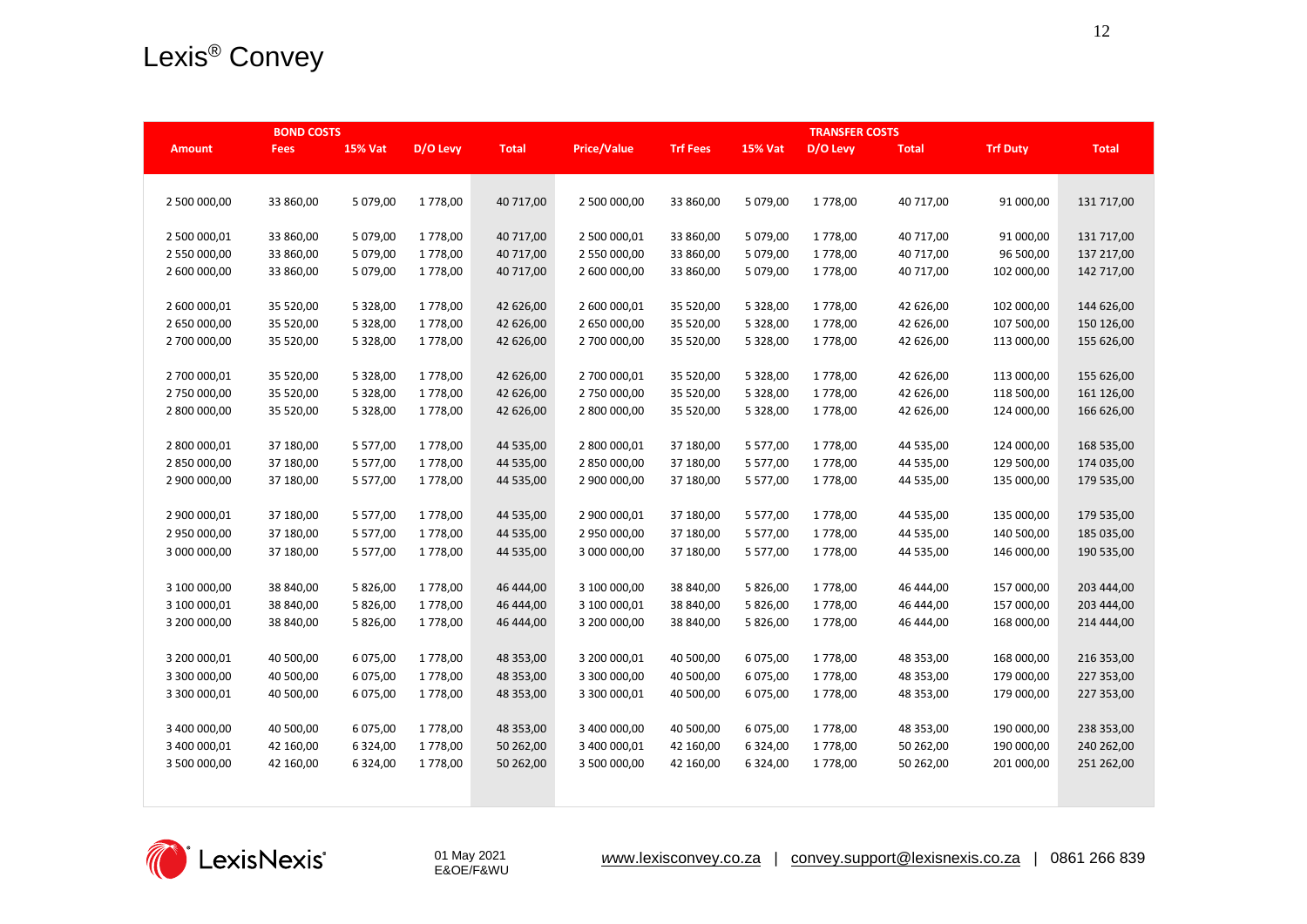|               | <b>BOND COSTS</b> |                |          |              |                    |                 |                | <b>TRANSFER COSTS</b> |              |                 |              |
|---------------|-------------------|----------------|----------|--------------|--------------------|-----------------|----------------|-----------------------|--------------|-----------------|--------------|
| <b>Amount</b> | <b>Fees</b>       | <b>15% Vat</b> | D/O Levy | <b>Total</b> | <b>Price/Value</b> | <b>Trf Fees</b> | <b>15% Vat</b> | D/O Levy              | <b>Total</b> | <b>Trf Duty</b> | <b>Total</b> |
|               |                   |                |          |              |                    |                 |                |                       |              |                 |              |
|               |                   |                |          |              |                    |                 |                |                       |              |                 |              |
| 3 500 000,01  | 42 160,00         | 6 324,00       | 1 778,00 | 50 262,00    | 3 500 000,01       | 42 160,00       | 6 3 2 4 , 0 0  | 1778,00               | 50 262,00    | 201 000,00      | 251 262,00   |
| 3 600 000,00  | 42 160,00         | 6 324,00       | 1 778,00 | 50 262,00    | 3 600 000,00       | 42 160,00       | 6 3 2 4 , 0 0  | 1 778,00              | 50 262,00    | 212 000,00      | 262 262,00   |
| 3 600 000,01  | 43 820,00         | 6 573,00       | 1778,00  | 52 171,00    | 3 600 000,01       | 43 820,00       | 6 573,00       | 1 778,00              | 52 171,00    | 212 000,00      | 264 171,00   |
|               |                   |                |          |              |                    |                 |                |                       |              |                 |              |
| 3700 000,00   | 43 820,00         | 6 573,00       | 1 778,00 | 52 171,00    | 3 700 000,00       | 43 820,00       | 6 573,00       | 1778,00               | 52 171,00    | 223 000,00      | 275 171,00   |
| 3 700 000,01  | 43 820,00         | 6 573,00       | 1 778,00 | 52 171,00    | 3 700 000,01       | 43 820,00       | 6 573,00       | 1 778,00              | 52 171,00    | 223 000,00      | 275 171,00   |
| 3 800 000,00  | 43 820,00         | 6 573,00       | 1778,00  | 52 171,00    | 3 800 000,00       | 43 820,00       | 6 573,00       | 1 778,00              | 52 171,00    | 234 000,00      | 286 171,00   |
|               |                   |                |          |              |                    |                 |                |                       |              |                 |              |
| 3 800 000,01  | 45 480,00         | 6 822,00       | 1778,00  | 54 080,00    | 3 800 000,01       | 45 480,00       | 6 822,00       | 1778,00               | 54 080,00    | 234 000,00      | 288 080,00   |
| 3 900 000,00  | 45 480,00         | 6 822,00       | 1 778,00 | 54 080,00    | 3 900 000,00       | 45 480,00       | 6 822,00       | 1 778,00              | 54 080,00    | 245 000,00      | 299 080,00   |
| 3 900 000,01  | 45 480,00         | 6 822,00       | 1 778,00 | 54 080,00    | 3 900 000,01       | 45 480,00       | 6 822,00       | 1 778,00              | 54 080,00    | 245 000,00      | 299 080,00   |
|               |                   |                |          |              |                    |                 |                |                       |              |                 |              |
| 4 000 000,00  | 45 480,00         | 6 822,00       | 1778,00  | 54 080,00    | 4 000 000,00       | 45 480,00       | 6 822,00       | 1 778,00              | 54 080,00    | 256 000,00      | 310 080,00   |
| 4 000 000,01  | 47 140,00         | 7 071,00       | 2 157,00 | 56 368,00    | 4 000 000,01       | 47 140,00       | 7 071,00       | 2 157,00              | 56 368,00    | 256 000,00      | 312 368,00   |
| 4 100 000,00  | 47 140,00         | 7 071,00       | 2 157,00 | 56 368,00    | 4 100 000,00       | 47 140,00       | 7 071,00       | 2 157,00              | 56 368,00    | 267 000,00      | 323 368,00   |
|               |                   |                |          |              |                    |                 |                |                       |              |                 |              |
| 4 100 000,01  | 47 140,00         | 7 071,00       | 2 157,00 | 56 368,00    | 4 100 000,01       | 47 140,00       | 7 071,00       | 2 157,00              | 56 368,00    | 267 000,00      | 323 368,00   |
| 4 200 000,00  | 47 140,00         | 7 071,00       | 2 157,00 | 56 368,00    | 4 200 000,00       | 47 140,00       | 7 071,00       | 2 157,00              | 56 368,00    | 278 000,00      | 334 368,00   |
| 4 200 000,01  | 48 800,00         | 7 320,00       | 2 157,00 | 58 277,00    | 4 200 000,01       | 48 800,00       | 7 3 2 0,00     | 2 157,00              | 58 277,00    | 278 000,00      | 336 277,00   |
|               |                   |                |          |              |                    |                 |                |                       |              |                 |              |
| 4 300 000,00  | 48 800,00         | 7 320,00       | 2 157,00 | 58 277,00    | 4 300 000,00       | 48 800,00       | 7 3 2 0,00     | 2 157,00              | 58 277,00    | 289 000,00      | 347 277,00   |
| 4 300 000,01  | 48 800,00         | 7 320,00       | 2 157,00 | 58 277,00    | 4 300 000,01       | 48 800,00       | 7 3 2 0,00     | 2 157,00              | 58 277,00    | 289 000,00      | 347 277,00   |
| 4 400 000,00  | 48 800,00         | 7 320,00       | 2 157,00 | 58 277,00    | 4 400 000,00       | 48 800,00       | 7 3 2 0 , 0 0  | 2 157,00              | 58 277,00    | 300 000,00      | 358 277,00   |
|               |                   |                |          |              |                    |                 |                |                       |              |                 |              |
| 4 400 000,01  | 50 460,00         | 7 569,00       | 2 157,00 | 60 186,00    | 4 400 000,01       | 50 460,00       | 7 5 69,00      | 2 157,00              | 60 186,00    | 300 000,00      | 360 186,00   |
| 4 500 000,00  | 50 460,00         | 7 569,00       | 2 157,00 | 60 186,00    | 4 500 000,00       | 50 460,00       | 7 5 69,00      | 2 157,00              | 60 186,00    | 311 000,00      | 371 186,00   |
| 4 500 000,01  | 50 460,00         | 7 5 69,00      | 2 157,00 | 60 186,00    | 4 500 000,01       | 50 460,00       | 7 5 69,00      | 2 157,00              | 60 186,00    | 311 000,00      | 371 186,00   |
|               |                   |                |          |              |                    |                 |                |                       |              |                 |              |
| 4 600 000,00  | 50 460,00         | 7 569,00       | 2 157,00 | 60 186,00    | 4 600 000,00       | 50 460,00       | 7 5 69,00      | 2 157,00              | 60 186,00    | 322 000,00      | 382 186,00   |
| 4 600 000,01  | 52 120,00         | 7 818,00       | 2 157,00 | 62 095,00    | 4 600 000,01       | 52 120,00       | 7818,00        | 2 157,00              | 62 095,00    | 322 000,00      | 384 095,00   |
| 4 700 000,00  | 52 120,00         | 7 818,00       | 2 157,00 | 62 095,00    | 4 700 000,00       | 52 120,00       | 7818,00        | 2 157,00              | 62 095,00    | 333 000,00      | 395 095,00   |
|               |                   |                |          |              |                    |                 |                |                       |              |                 |              |
| 4 700 000,01  | 52 120,00         | 7 818,00       | 2 157,00 | 62 095,00    | 4 700 000,01       | 52 120,00       | 7818,00        | 2 157,00              | 62 095,00    | 333 000,00      | 395 095,00   |
|               |                   |                |          |              |                    |                 |                |                       |              |                 |              |
|               |                   |                |          |              |                    |                 |                |                       |              |                 |              |

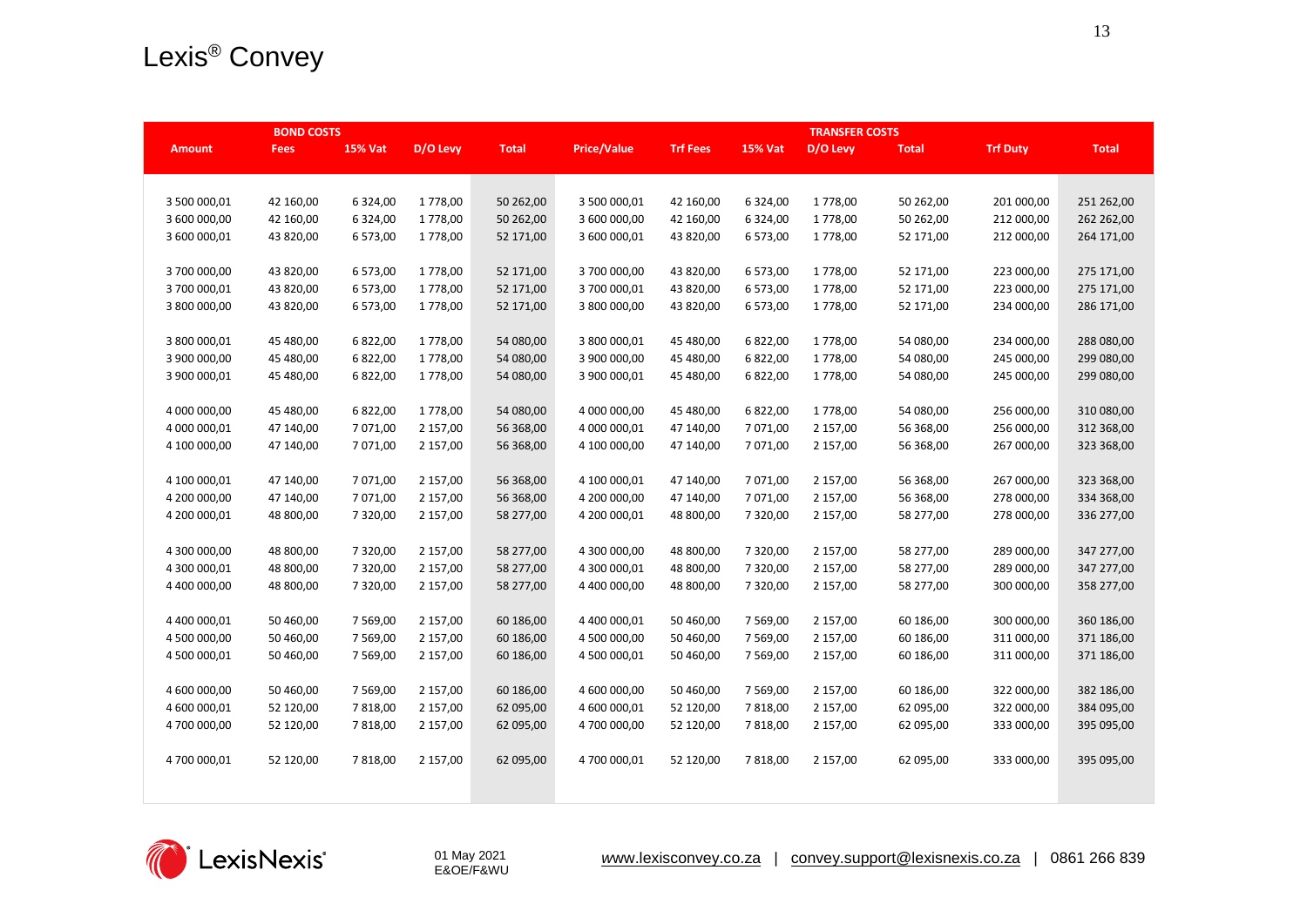|                                                             | <b>BOND COSTS</b>          |                |          |              |                    |                 |                | <b>TRANSFER COSTS</b> |                                                                                         |                 |              |
|-------------------------------------------------------------|----------------------------|----------------|----------|--------------|--------------------|-----------------|----------------|-----------------------|-----------------------------------------------------------------------------------------|-----------------|--------------|
| <b>Amount</b>                                               | <b>Fees</b>                | <b>15% Vat</b> | D/O Levy | <b>Total</b> | <b>Price/Value</b> | <b>Trf Fees</b> | <b>15% Vat</b> | D/O Levy              | <b>Total</b>                                                                            | <b>Trf Duty</b> | <b>Total</b> |
|                                                             |                            |                |          |              |                    |                 |                |                       |                                                                                         |                 |              |
|                                                             |                            |                |          |              |                    |                 |                |                       |                                                                                         |                 |              |
| 4 800 000,00                                                | 52 120,00                  | 7 818,00       | 2 157,00 | 62 095,00    | 4 800 000,00       | 52 120,00       | 7818,00        | 2 157,00              | 62 095,00                                                                               | 344 000,00      | 406 095,00   |
| 4 800 000,01                                                | 53 780,00                  | 8 067,00       | 2 157,00 | 64 004,00    | 4 800 000,01       | 53 780,00       | 8 067,00       | 2 157,00              | 64 004,00                                                                               | 344 000,00      | 408 004,00   |
|                                                             |                            |                |          |              |                    |                 |                |                       |                                                                                         |                 |              |
| 4 900 000,00                                                | 53 780,00                  | 8 067,00       | 2 157,00 | 64 004,00    | 4 900 000,00       | 53 780,00       | 8 067,00       | 2 157,00              | 64 004,00                                                                               | 355 000,00      | 419 004,00   |
| 4 900 000,01                                                | 53 780,00                  | 8 067,00       | 2 157,00 | 64 004,00    | 4 900 000,01       | 53 780,00       | 8 067,00       | 2 157,00              | 64 004,00                                                                               | 355 000,00      | 419 004,00   |
| 5 000 000,00                                                | 53 780,00                  | 8 067,00       | 2 157,00 | 64 004,00    | 5 000 000,00       | 53 780,00       | 8 067,00       | 2 157,00              | 64 004,00                                                                               | 366 000,00      | 430 004,00   |
|                                                             |                            |                |          |              |                    |                 |                |                       |                                                                                         |                 |              |
| R53 780.00 for the first R5 000 000.00 plus R4 200.00 per 1 |                            |                |          |              |                    |                 |                |                       | R53 780.00 for the first R5 000 000.00 plus R4 200.00 per R1 000 000.00 or part thereof |                 |              |
|                                                             | 000 000.00 or part thereof |                |          |              |                    |                 |                |                       |                                                                                         |                 |              |
|                                                             |                            |                |          |              |                    |                 |                |                       |                                                                                         |                 |              |
| 5 000 000,01                                                | 57 980,00                  | 8 697,00       | 2 157,00 | 68 834,00    | 5 000 000,01       | 57 980,00       | 8 697,00       | 2 157,00              | 68 834,00                                                                               | 366 000,00      | 434 834,00   |
| 5 100 000,00                                                | 57 980,00                  | 8 697,00       | 2 157,00 | 68 834,00    | 5 100 000,00       | 57 980,00       | 8 697,00       | 2 157,00              | 68 834,00                                                                               | 377 000,00      | 445 834,00   |
| 5 100 000,01                                                | 57 980,00                  | 8 697,00       | 2 157,00 | 68 834,00    | 5 100 000,01       | 57 980,00       | 8 697,00       | 2 157,00              | 68 834,00                                                                               | 377 000,00      | 445 834,00   |
|                                                             |                            |                |          |              |                    |                 |                |                       |                                                                                         |                 |              |
| 5 200 000,00                                                | 57 980,00                  | 8 697,00       | 2 157,00 | 68 834,00    | 5 200 000,00       | 57 980,00       | 8 697,00       | 2 157,00              | 68 834,00                                                                               | 388 000,00      | 456 834,00   |
| 5 200 000,01                                                | 57 980,00                  | 8 697,00       | 2 157,00 | 68 834,00    | 5 200 000,01       | 57 980,00       | 8 697,00       | 2 157,00              | 68 834,00                                                                               | 388 000,00      | 456 834,00   |
| 5 300 000,00                                                | 57 980,00                  | 8 697,00       | 2 157,00 | 68 834,00    | 5 300 000,00       | 57 980,00       | 8 697,00       | 2 157,00              | 68 834,00                                                                               | 399 000,00      | 467 834,00   |
|                                                             |                            |                |          |              |                    |                 |                |                       |                                                                                         |                 |              |
| 5 300 000,01                                                | 57 980,00                  | 8 697,00       | 2 157,00 | 68 834,00    | 5 300 000,01       | 57 980,00       | 8 697,00       | 2 157,00              | 68 834,00                                                                               | 399 000,00      | 467 834,00   |
| 5 400 000,00                                                | 57 980,00                  | 8 697,00       | 2 157,00 | 68 834,00    | 5 400 000,00       | 57 980,00       | 8 697,00       | 2 157,00              | 68 834,00                                                                               | 410 000,00      | 478 834,00   |
| 5 400 000,01                                                | 57 980,00                  | 8 697,00       | 2 157,00 | 68 834,00    | 5 400 000,01       | 57 980,00       | 8 697,00       | 2 157,00              | 68 834,00                                                                               | 410 000,00      | 478 834,00   |
|                                                             |                            |                |          |              |                    |                 |                |                       |                                                                                         |                 |              |
| 5 500 000,00                                                | 57 980,00                  | 8 697,00       | 2 157,00 | 68 834,00    | 5 500 000,00       | 57 980,00       | 8 697,00       | 2 157,00              | 68 834,00                                                                               | 421 000,00      | 489 834,00   |
| 5 500 000,01                                                | 57 980,00                  | 8 697,00       | 2 157,00 | 68 834,00    | 5 500 000,01       | 57 980,00       | 8 697,00       | 2 157,00              | 68 834,00                                                                               | 421 000,00      | 489 834,00   |
| 5 600 000,00                                                | 57 980,00                  | 8 697,00       | 2 157,00 | 68 834,00    | 5 600 000,00       | 57 980,00       | 8 697,00       | 2 157,00              | 68 834,00                                                                               | 432 000,00      | 500 834,00   |
|                                                             |                            |                |          |              |                    |                 |                |                       |                                                                                         |                 |              |
| 5 600 000,01                                                | 57 980,00                  | 8 697,00       | 2 157,00 | 68 834,00    | 5 600 000,01       | 57 980,00       | 8 697,00       | 2 157,00              | 68 834,00                                                                               | 432 000,00      | 500 834,00   |
| 5 700 000,00                                                | 57 980,00                  | 8 697,00       | 2 157,00 | 68 834,00    | 5 700 000,00       | 57 980,00       | 8 697,00       | 2 157,00              | 68 834,00                                                                               | 443 000,00      | 511 834,00   |
| 5 700 000,01                                                | 57 980,00                  | 8 697,00       | 2 157,00 | 68 834,00    | 5 700 000,01       | 57 980,00       | 8 697,00       | 2 157,00              | 68 834,00                                                                               | 443 000,00      | 511 834,00   |
|                                                             |                            |                |          |              |                    |                 |                |                       |                                                                                         |                 |              |
| 5 800 000,00                                                | 57 980,00                  | 8 697,00       | 2 157,00 | 68 834,00    | 5 800 000,00       | 57 980,00       | 8 697,00       | 2 157,00              | 68 834,00                                                                               | 454 000,00      | 522 834,00   |
| 5 800 000,01                                                | 57 980,00                  | 8 697,00       | 2 157,00 | 68 834,00    | 5 800 000,01       | 57 980,00       | 8 697,00       | 2 157,00              | 68 834,00                                                                               | 454 000,00      | 522 834,00   |
| 5 900 000,00                                                | 57 980,00                  | 8 697,00       | 2 157,00 | 68 834,00    | 5 900 000,00       | 57 980,00       | 8 697,00       | 2 157,00              | 68 834,00                                                                               | 465 000,00      | 533 834,00   |
|                                                             |                            |                |          |              |                    |                 |                |                       |                                                                                         |                 |              |
|                                                             |                            |                |          |              |                    |                 |                |                       |                                                                                         |                 |              |

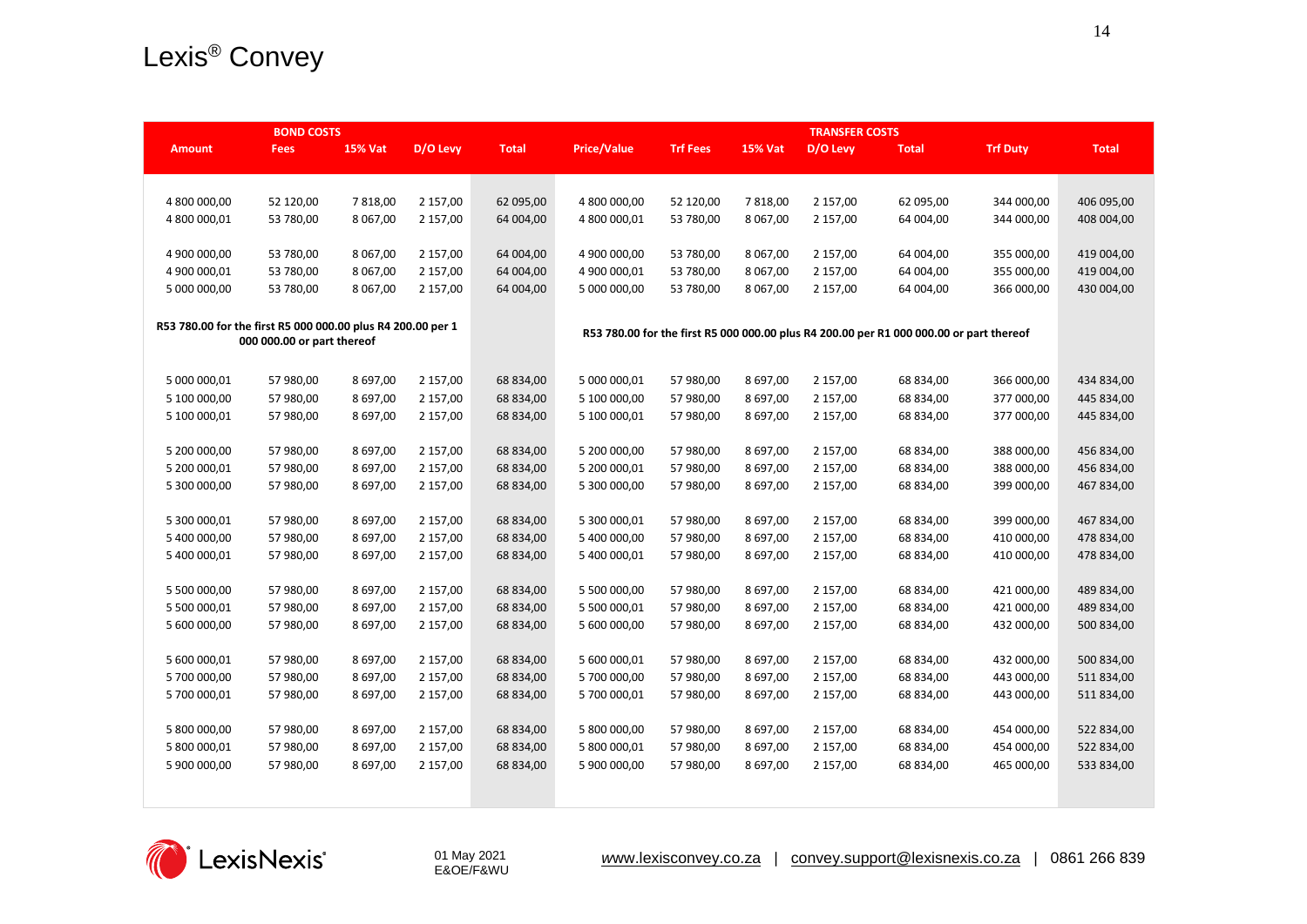|               | <b>BOND COSTS</b> |                |           |              | <b>TRANSFER COSTS</b> |                 |                |           |              |                 |              |  |
|---------------|-------------------|----------------|-----------|--------------|-----------------------|-----------------|----------------|-----------|--------------|-----------------|--------------|--|
| <b>Amount</b> | <b>Fees</b>       | <b>15% Vat</b> | D/O Levy  | <b>Total</b> | <b>Price/Value</b>    | <b>Trf Fees</b> | <b>15% Vat</b> | D/O Levy  | <b>Total</b> | <b>Trf Duty</b> | <b>Total</b> |  |
|               |                   |                |           |              |                       |                 |                |           |              |                 |              |  |
|               |                   |                |           |              |                       |                 |                |           |              |                 |              |  |
| 5 900 000,01  | 57 980,00         | 8 697,00       | 2 157,00  | 68 834,00    | 5 900 000,01          | 57 980,00       | 8 697,00       | 2 157,00  | 68 834,00    | 465 000,00      | 533 834,00   |  |
|               |                   |                |           |              |                       |                 |                |           |              |                 |              |  |
| 6 000 000,00  | 57 980,00         | 8 697,00       | 2 157,00  | 68 834,00    | 6 000 000,00          | 57 980,00       | 8 697,00       | 2 157,00  | 68 834,00    | 476 000,00      | 544 834,00   |  |
| 6 000 000,01  | 62 180,00         | 9 327,00       | 2 568,00  | 74 075,00    | 6 000 000,01          | 62 180,00       | 9 3 2 7 , 0 0  | 2 568,00  | 74 075,00    | 476 000,00      | 550 075,00   |  |
| 6 100 000,00  | 62 180,00         | 9 327,00       | 2 568,00  | 74 075,00    | 6 100 000,00          | 62 180,00       | 9 3 2 7 , 0 0  | 2 568,00  | 74 075,00    | 487 000,00      | 561 075,00   |  |
| 6 100 000,01  | 62 180,00         | 9 327,00       | 2 5 68,00 | 74 075,00    | 6 100 000,01          | 62 180,00       | 9 3 2 7,00     | 2 5 68,00 | 74 075,00    | 487 000,00      | 561 075,00   |  |
| 6 200 000,00  | 62 180,00         | 9 327,00       | 2 568,00  | 74 075,00    | 6 200 000,00          | 62 180,00       | 9 3 2 7,00     | 2 568,00  | 74 075,00    | 498 000,00      | 572 075,00   |  |
| 6 200 000,01  | 62 180,00         | 9 327,00       | 2 568,00  | 74 075,00    | 6 200 000,01          | 62 180,00       | 9 3 2 7 , 0 0  | 2 568,00  | 74 075,00    | 498 000,00      | 572 075,00   |  |
|               |                   |                |           |              |                       |                 |                |           |              |                 |              |  |
| 6 300 000,00  | 62 180,00         | 9 327,00       | 2 568,00  | 74 075,00    | 6 300 000,00          | 62 180,00       | 9 3 2 7 , 0 0  | 2 568,00  | 74 075,00    | 509 000,00      | 583 075,00   |  |
| 6 300 000,01  | 62 180,00         | 9 327,00       | 2 568,00  | 74 075,00    | 6 300 000,01          | 62 180,00       | 9 3 2 7,00     | 2 568,00  | 74 075,00    | 509 000,00      | 583 075,00   |  |
| 6 400 000,00  | 62 180,00         | 9 327,00       | 2 5 68,00 | 74 075,00    | 6 400 000,00          | 62 180,00       | 9 3 2 7,00     | 2 568,00  | 74 075,00    | 520 000,00      | 594 075,00   |  |
|               |                   |                |           |              |                       |                 |                |           |              |                 |              |  |
| 6 400 000,01  | 62 180,00         | 9 327,00       | 2 5 68,00 | 74 075,00    | 6 400 000,01          | 62 180,00       | 9 3 2 7,00     | 2 568,00  | 74 075,00    | 520 000,00      | 594 075,00   |  |
| 6 500 000,00  | 62 180,00         | 9 327,00       | 2 5 68,00 | 74 075,00    | 6 500 000,00          | 62 180,00       | 9 3 2 7,00     | 2 5 68,00 | 74 075,00    | 531 000,00      | 605 075,00   |  |
| 6 500 000,01  | 62 180,00         | 9 327,00       | 2 568,00  | 74 075,00    | 6 500 000,01          | 62 180,00       | 9 3 2 7 , 0 0  | 2 568,00  | 74 075,00    | 531 000,00      | 605 075,00   |  |
|               |                   |                |           |              |                       |                 |                |           |              |                 |              |  |
| 6 600 000,00  | 62 180,00         | 9 327,00       | 2 5 68,00 | 74 075,00    | 6 600 000,00          | 62 180,00       | 9 3 2 7,00     | 2 568,00  | 74 075,00    | 542 000,00      | 616 075,00   |  |
| 6 600 000,01  | 62 180,00         | 9 327,00       | 2 568,00  | 74 075,00    | 6 600 000,01          | 62 180,00       | 9 3 2 7 , 0 0  | 2 568,00  | 74 075,00    | 542 000,00      | 616 075,00   |  |
| 6 700 000,00  | 62 180,00         | 9 327,00       | 2 568,00  | 74 075,00    | 6 700 000,00          | 62 180,00       | 9 3 2 7 , 0 0  | 2 5 68,00 | 74 075,00    | 553 000,00      | 627 075,00   |  |
|               |                   |                |           |              |                       |                 |                |           |              |                 |              |  |
| 6 700 000,01  | 62 180,00         | 9 327,00       | 2 568,00  | 74 075,00    | 6 700 000,01          | 62 180,00       | 9 3 2 7 , 0 0  | 2 568,00  | 74 075,00    | 553 000,00      | 627 075,00   |  |
| 6 800 000,00  | 62 180,00         | 9 327,00       | 2 568,00  | 74 075,00    | 6 800 000,00          | 62 180,00       | 9 3 2 7,00     | 2 568,00  | 74 075,00    | 564 000,00      | 638 075,00   |  |
| 6 800 000,01  | 62 180,00         | 9 327,00       | 2 568,00  | 74 075,00    | 6 800 000,01          | 62 180,00       | 9 3 2 7 , 0 0  | 2 568,00  | 74 075,00    | 564 000,00      | 638 075,00   |  |
|               |                   |                |           |              |                       |                 |                |           |              |                 |              |  |
| 6 900 000,00  | 62 180,00         | 9 327,00       | 2 568,00  | 74 075,00    | 6 900 000,00          | 62 180,00       | 9 3 2 7,00     | 2 568,00  | 74 075,00    | 575 000,00      | 649 075,00   |  |
| 6 900 000,01  | 62 180,00         | 9 327,00       | 2 568,00  | 74 075,00    | 6 900 000,01          | 62 180,00       | 9 3 2 7,00     | 2 568,00  | 74 075,00    | 575 000,00      | 649 075,00   |  |
| 7 000 000,00  | 62 180,00         | 9 327,00       | 2 568,00  | 74 075,00    | 7 000 000,00          | 62 180,00       | 9 3 2 7,00     | 2 568,00  | 74 075,00    | 586 000,00      | 660 075,00   |  |
| 7 000 000,01  | 66 380,00         | 9 957,00       | 2 568,00  | 78 905,00    | 7 000 000,01          | 66 380,00       | 9 9 5 7,00     | 2 568,00  | 78 905,00    | 586 000,00      | 664 905,00   |  |
| 7 100 000,00  | 66 380,00         | 9 9 5 7,00     | 2 568,00  | 78 905,00    | 7 100 000,00          | 66 380,00       | 9 9 5 7,00     | 2 568,00  | 78 905,00    | 597 000,00      | 675 905,00   |  |
|               |                   |                |           |              |                       |                 |                |           |              |                 |              |  |
|               |                   |                |           |              |                       |                 |                |           |              |                 |              |  |
|               |                   |                |           |              |                       |                 |                |           |              |                 |              |  |
|               |                   |                |           |              |                       |                 |                |           |              |                 |              |  |

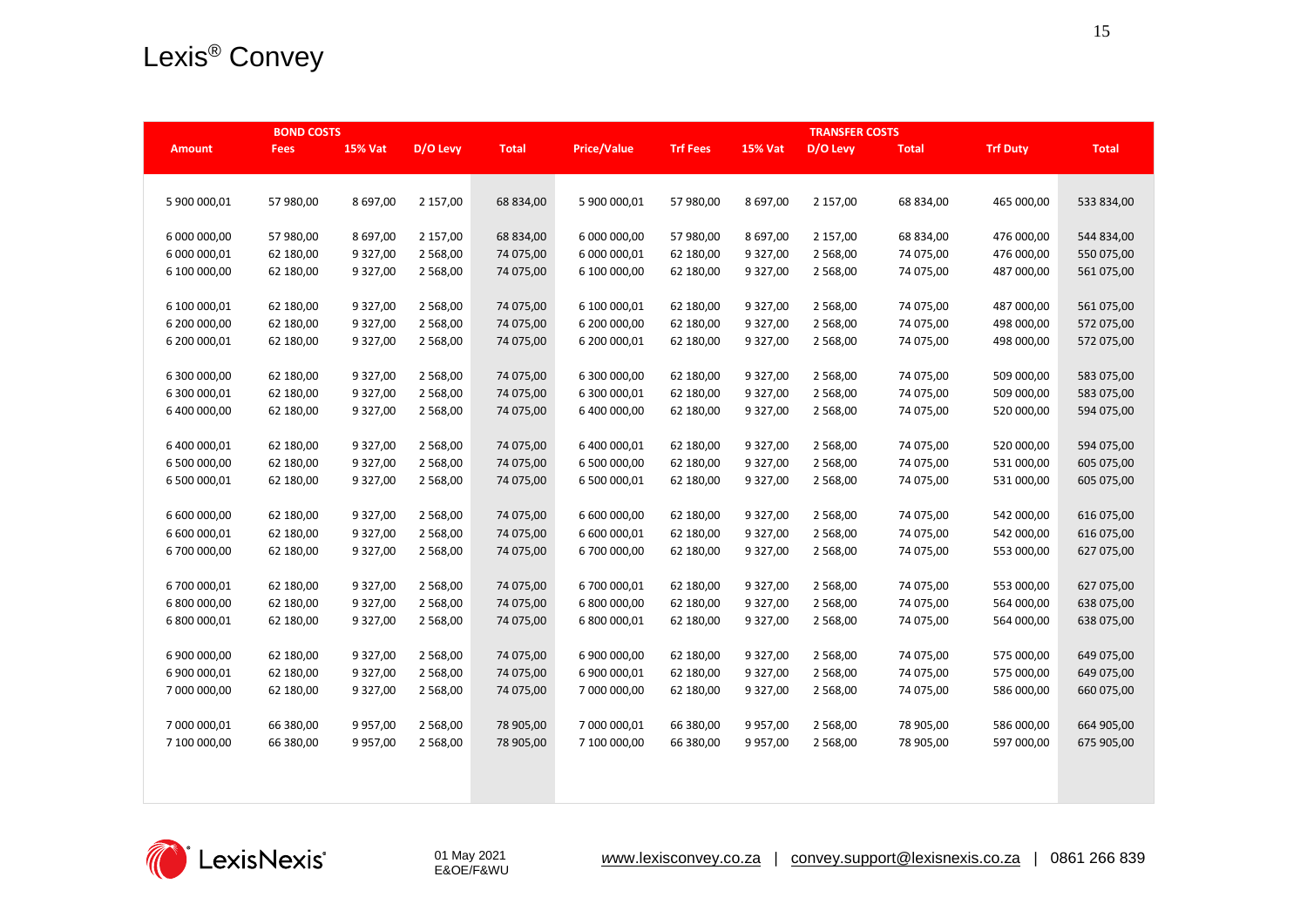| <b>BOND COSTS</b> |             |                |           |              | <b>TRANSFER COSTS</b> |                 |                |          |              |                 |              |
|-------------------|-------------|----------------|-----------|--------------|-----------------------|-----------------|----------------|----------|--------------|-----------------|--------------|
| <b>Amount</b>     | <b>Fees</b> | <b>15% Vat</b> | D/O Levy  | <b>Total</b> | <b>Price/Value</b>    | <b>Trf Fees</b> | <b>15% Vat</b> | D/O Levy | <b>Total</b> | <b>Trf Duty</b> | <b>Total</b> |
|                   |             |                |           |              |                       |                 |                |          |              |                 |              |
|                   |             |                |           |              |                       |                 |                |          |              |                 |              |
| 7 100 000,01      | 66 380,00   | 9 957,00       | 2 5 68,00 | 78 905,00    | 7 100 000,01          | 66 380,00       | 9 9 5 7,00     | 2 568,00 | 78 905,00    | 597 000,00      | 675 905,00   |
|                   |             |                |           |              |                       |                 |                |          |              |                 |              |
| 7 200 000,00      | 66 380,00   | 9 957,00       | 2 568,00  | 78 905,00    | 7 200 000,00          | 66 380,00       | 9 9 5 7,00     | 2 568,00 | 78 905,00    | 608 000,00      | 686 905,00   |
| 7 200 000,01      | 66 380,00   | 9 957,00       | 2 568,00  | 78 905,00    | 7 200 000,01          | 66 380,00       | 9 9 5 7,00     | 2 568,00 | 78 905,00    | 608 000,00      | 686 905,00   |
| 7 300 000,00      | 66 380,00   | 9 9 5 7,00     | 2 568,00  | 78 905,00    | 7 300 000,00          | 66 380,00       | 9 9 5 7,00     | 2 568,00 | 78 905,00    | 619 000,00      | 697 905,00   |
|                   |             |                |           |              |                       |                 |                |          |              |                 |              |
| 7 300 000,01      | 66 380,00   | 9 957,00       | 2 568,00  | 78 905,00    | 7 300 000,01          | 66 380,00       | 9 9 5 7,00     | 2 568,00 | 78 905,00    | 619 000,00      | 697 905,00   |
| 7 400 000,00      | 66 380,00   | 9 9 5 7,00     | 2 568,00  | 78 905,00    | 7 400 000,00          | 66 380,00       | 9 9 5 7,00     | 2 568,00 | 78 905,00    | 630 000,00      | 708 905,00   |
| 7 400 000,01      | 66 380,00   | 9 957,00       | 2 568,00  | 78 905,00    | 7 400 000,01          | 66 380,00       | 9 9 5 7,00     | 2 568,00 | 78 905,00    | 630 000,00      | 708 905,00   |
|                   |             |                |           |              |                       |                 |                |          |              |                 |              |
| 7 500 000,00      | 66 380,00   | 9 9 5 7,00     | 2 5 68,00 | 78 905,00    | 7 500 000,00          | 66 380,00       | 9 9 5 7,00     | 2 568,00 | 78 905,00    | 641 000,00      | 719 905,00   |
| 7 500 000,01      | 66 380,00   | 9 957,00       | 2 568,00  | 78 905,00    | 7 500 000,01          | 66 380,00       | 9 9 5 7,00     | 2 568,00 | 78 905,00    | 641 000,00      | 719 905,00   |
| 7 600 000,00      | 66 380,00   | 9 957,00       | 2 5 68,00 | 78 905,00    | 7 600 000,00          | 66 380,00       | 9 9 5 7,00     | 2 568,00 | 78 905,00    | 652 000,00      | 730 905,00   |
|                   |             |                |           |              |                       |                 |                |          |              |                 |              |
| 7 600 000,01      | 66 380,00   | 9 9 5 7,00     | 2 5 68,00 | 78 905,00    | 7 600 000,01          | 66 380,00       | 9 9 5 7,00     | 2 568,00 | 78 905,00    | 652 000,00      | 730 905,00   |
| 7700 000,00       | 66 380,00   | 9 957,00       | 2 568,00  | 78 905,00    | 7 700 000,00          | 66 380,00       | 9 9 5 7,00     | 2 568,00 | 78 905,00    | 663 000,00      | 741 905,00   |
| 7 700 000,01      | 66 380,00   | 9 9 5 7,00     | 2 568,00  | 78 905,00    | 7 700 000,01          | 66 380,00       | 9 9 5 7,00     | 2 568,00 | 78 905,00    | 663 000,00      | 741 905,00   |
|                   |             |                |           |              |                       |                 |                |          |              |                 |              |
| 7800000,00        | 66 380,00   | 9 957,00       | 2 568,00  | 78 905,00    | 7 800 000,00          | 66 380,00       | 9 9 5 7,00     | 2 568,00 | 78 905,00    | 674 000,00      | 752 905,00   |
| 7 800 000,01      | 66 380,00   | 9 957,00       | 2 568,00  | 78 905,00    | 7 800 000,01          | 66 380,00       | 9 9 5 7,00     | 2 568,00 | 78 905,00    | 674 000,00      | 752 905,00   |
| 7 900 000,00      | 66 380,00   | 9 9 5 7,00     | 2 5 68,00 | 78 905,00    | 7 900 000,00          | 66 380,00       | 9 9 5 7,00     | 2 568,00 | 78 905,00    | 685 000,00      | 763 905,00   |
|                   |             |                |           |              |                       |                 |                |          |              |                 |              |
| 7 900 000,01      | 66 380,00   | 9 9 5 7,00     | 2 5 68,00 | 78 905,00    | 7 900 000,01          | 66 380,00       | 9 9 5 7,00     | 2 568,00 | 78 905,00    | 685 000,00      | 763 905,00   |
| 8 000 000,00      | 66 380,00   | 9 957,00       | 2 568,00  | 78 905,00    | 8 000 000,00          | 66 380,00       | 9 9 5 7,00     | 2 568,00 | 78 905,00    | 696 000,00      | 774 905,00   |
| 8 000 000,01      | 70 580,00   | 10 587,00      | 3 002,00  | 84 169,00    | 8 000 000,01          | 70 580,00       | 10 587,00      | 3 002,00 | 84 169,00    | 696 000,00      | 780 169,00   |
|                   |             |                |           |              |                       |                 |                |          |              |                 |              |
| 8 100 000,00      | 70 580,00   | 10 587,00      | 3 002,00  | 84 169,00    | 8 100 000,00          | 70 580,00       | 10 587,00      | 3 002,00 | 84 169,00    | 707 000,00      | 791 169,00   |
| 8 100 000,01      | 70 580,00   | 10 587,00      | 3 002,00  | 84 169,00    | 8 100 000,01          | 70 580,00       | 10 587,00      | 3 002,00 | 84 169,00    | 707 000,00      | 791 169,00   |
| 8 200 000,00      | 70 580,00   | 10 587,00      | 3 002,00  | 84 169,00    | 8 200 000,00          | 70 580,00       | 10 587,00      | 3 002,00 | 84 169,00    | 718 000,00      | 802 169,00   |
|                   |             |                |           |              |                       |                 |                |          |              |                 |              |
| 8 200 000,01      | 70 580,00   | 10 587,00      | 3 002,00  | 84 169,00    | 8 200 000,01          | 70 580,00       | 10 587,00      | 3 002,00 | 84 169,00    | 718 000,00      | 802 169,00   |
| 8 300 000,00      | 70 580,00   | 10 587,00      | 3 002,00  | 84 169,00    | 8 300 000,00          | 70 580,00       | 10 587,00      | 3 002,00 | 84 169,00    | 729 000,00      | 813 169,00   |
| 8 300 000,01      | 70 580,00   | 10 587,00      | 3 002,00  | 84 169,00    | 8 300 000,01          | 70 580,00       | 10 587,00      | 3 002,00 | 84 169,00    | 729 000,00      | 813 169,00   |
|                   |             |                |           |              |                       |                 |                |          |              |                 |              |
|                   |             |                |           |              |                       |                 |                |          |              |                 |              |

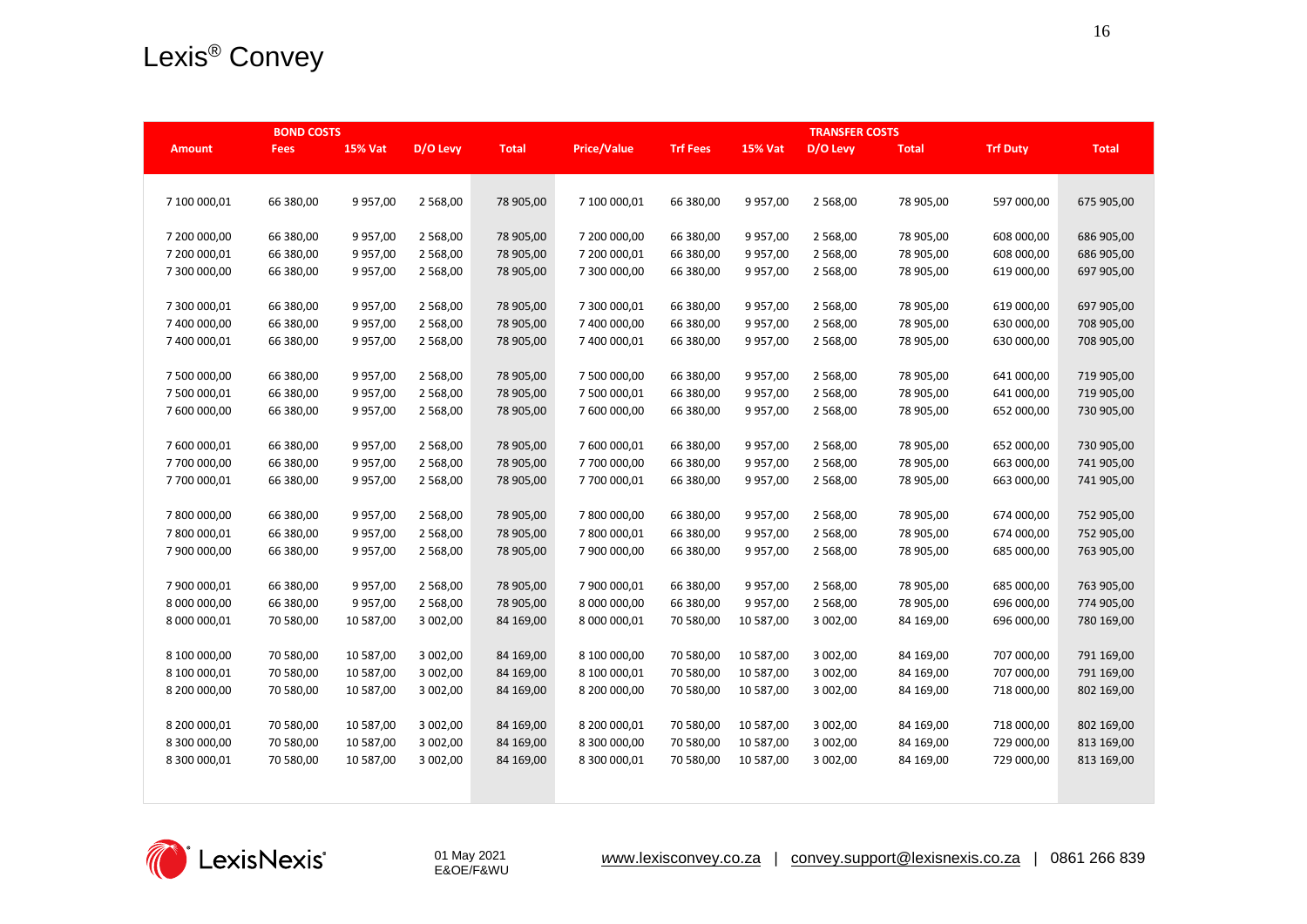| <b>BOND COSTS</b> |             |                |          |              | <b>TRANSFER COSTS</b> |                 |                |          |              |                 |              |  |  |
|-------------------|-------------|----------------|----------|--------------|-----------------------|-----------------|----------------|----------|--------------|-----------------|--------------|--|--|
| <b>Amount</b>     | <b>Fees</b> | <b>15% Vat</b> | D/O Levy | <b>Total</b> | <b>Price/Value</b>    | <b>Trf Fees</b> | <b>15% Vat</b> | D/O Levy | <b>Total</b> | <b>Trf Duty</b> | <b>Total</b> |  |  |
|                   |             |                |          |              |                       |                 |                |          |              |                 |              |  |  |
|                   |             |                |          |              |                       |                 |                |          |              |                 |              |  |  |
| 8 400 000,00      | 70 580,00   | 10 587,00      | 3 002,00 | 84 169,00    | 8 400 000,00          | 70 580,00       | 10 587,00      | 3 002,00 | 84 169,00    | 740 000,00      | 824 169,00   |  |  |
| 8 400 000,01      | 70 580,00   | 10 587,00      | 3 002,00 | 84 169,00    | 8 400 000,01          | 70 580,00       | 10 587,00      | 3 002,00 | 84 169,00    | 740 000,00      | 824 169,00   |  |  |
| 8 500 000,00      | 70 580,00   | 10 587,00      | 3 002,00 | 84 169,00    | 8 500 000,00          | 70 580,00       | 10 587,00      | 3 002,00 | 84 169,00    | 751 000,00      | 835 169,00   |  |  |
|                   |             |                |          |              |                       |                 |                |          |              |                 |              |  |  |
| 8 500 000,01      | 70 580,00   | 10 587,00      | 3 002,00 | 84 169,00    | 8 500 000,01          | 70 580,00       | 10 587,00      | 3 002,00 | 84 169,00    | 751 000,00      | 835 169,00   |  |  |
| 8 600 000,00      | 70 580,00   | 10 587,00      | 3 002,00 | 84 169,00    | 8 600 000,00          | 70 580,00       | 10 587,00      | 3 002,00 | 84 169,00    | 762 000,00      | 846 169,00   |  |  |
| 8 600 000,01      | 70 580,00   | 10 587,00      | 3 002,00 | 84 169,00    | 8 600 000,01          | 70 580,00       | 10 587,00      | 3 002,00 | 84 169,00    | 762 000,00      | 846 169,00   |  |  |
|                   |             |                |          |              |                       |                 |                |          |              |                 |              |  |  |
| 8700000,00        | 70 580,00   | 10 587,00      | 3 002,00 | 84 169,00    | 8 700 000,00          | 70 580,00       | 10 587,00      | 3 002,00 | 84 169,00    | 773 000,00      | 857 169,00   |  |  |
| 8 700 000,01      | 70 580,00   | 10 587,00      | 3 002,00 | 84 169,00    | 8 700 000,01          | 70 580,00       | 10 587,00      | 3 002,00 | 84 169,00    | 773 000,00      | 857 169,00   |  |  |
| 8 800 000,00      | 70 580,00   | 10 587,00      | 3 002,00 | 84 169,00    | 8 800 000,00          | 70 580,00       | 10 587,00      | 3 002,00 | 84 169,00    | 784 000,00      | 868 169,00   |  |  |
|                   |             |                |          |              |                       |                 |                |          |              |                 |              |  |  |
| 8 800 000,01      | 70 580,00   | 10 587,00      | 3 002,00 | 84 169,00    | 8 800 000,01          | 70 580,00       | 10 587,00      | 3 002,00 | 84 169,00    | 784 000,00      | 868 169,00   |  |  |
| 8 900 000,00      | 70 580,00   | 10 587,00      | 3 002,00 | 84 169,00    | 8 900 000,00          | 70 580,00       | 10 587,00      | 3 002,00 | 84 169,00    | 795 000,00      | 879 169,00   |  |  |
| 8 900 000,01      | 70 580,00   | 10 587,00      | 3 002,00 | 84 169,00    | 8 900 000,01          | 70 580,00       | 10 587,00      | 3 002,00 | 84 169,00    | 795 000,00      | 879 169,00   |  |  |
|                   |             |                |          |              |                       |                 |                |          |              |                 |              |  |  |
| 9 000 000,00      | 70 580,00   | 10 587,00      | 3 002,00 | 84 169,00    | 9 000 000,00          | 70 580,00       | 10 587,00      | 3 002,00 | 84 169,00    | 806 000,00      | 890 169,00   |  |  |
| 9 000 000,01      | 74 780,00   | 11 217,00      | 3 002,00 | 88 999,00    | 9 000 000,01          | 74 780,00       | 11 217,00      | 3 002,00 | 88 999,00    | 806 000,00      | 894 999,00   |  |  |
| 9 100 000,00      | 74 780,00   | 11 217,00      | 3 002,00 | 88 999,00    | 9 100 000,00          | 74 780,00       | 11 217,00      | 3 002,00 | 88 999,00    | 817 000,00      | 905 999,00   |  |  |
|                   |             |                |          |              |                       |                 |                |          |              |                 |              |  |  |
| 9 100 000,01      | 74 780,00   | 11 217,00      | 3 002,00 | 88 999,00    | 9 100 000,01          | 74 780,00       | 11 217,00      | 3 002,00 | 88 999,00    | 817 000,00      | 905 999,00   |  |  |
| 9 200 000,00      | 74 780,00   | 11 217,00      | 3 002,00 | 88 999,00    | 9 200 000,00          | 74 780,00       | 11 217,00      | 3 002,00 | 88 999,00    | 828 000,00      | 916 999,00   |  |  |
| 9 200 000,01      | 74 780,00   | 11 217,00      | 3 002,00 | 88 999,00    | 9 200 000,01          | 74 780,00       | 11 217,00      | 3 002,00 | 88 999,00    | 828 000,00      | 916 999,00   |  |  |
|                   |             |                |          |              |                       |                 |                |          |              |                 |              |  |  |
| 9 300 000,00      | 74 780,00   | 11 217,00      | 3 002,00 | 88 999,00    | 9 300 000,00          | 74 780,00       | 11 217,00      | 3 002,00 | 88 999,00    | 839 000,00      | 927 999,00   |  |  |
| 9 300 000,01      | 74 780,00   | 11 217,00      | 3 002,00 | 88 999,00    | 9 300 000,01          | 74 780,00       | 11 217,00      | 3 002,00 | 88 999,00    | 839 000,00      | 927 999,00   |  |  |
| 9 400 000,00      | 74 780,00   | 11 217,00      | 3 002,00 | 88 999,00    | 9 400 000,00          | 74 780,00       | 11 217,00      | 3 002,00 | 88 999,00    | 850 000,00      | 938 999,00   |  |  |
|                   |             |                |          |              | 9 400 000,01          |                 |                |          |              |                 |              |  |  |
| 9 400 000,01      | 74 780,00   | 11 217,00      | 3 002,00 | 88 999,00    |                       | 74 780,00       | 11 217,00      | 3 002,00 | 88 999,00    | 850 000,00      | 938 999,00   |  |  |
| 9 500 000,00      | 74 780,00   | 11 217,00      | 3 002,00 | 88 999,00    | 9 500 000,00          | 74 780,00       | 11 217,00      | 3 002,00 | 88 999,00    | 861 000,00      | 949 999,00   |  |  |
| 9 500 000,01      | 74 780,00   | 11 217,00      | 3 002,00 | 88 999,00    | 9 500 000,01          | 74 780,00       | 11 217,00      | 3 002,00 | 88 999,00    | 861 000,00      | 949 999,00   |  |  |
|                   |             |                |          |              |                       |                 |                |          |              |                 |              |  |  |
|                   |             |                |          |              |                       |                 |                |          |              |                 |              |  |  |
|                   |             |                |          |              |                       |                 |                |          |              |                 |              |  |  |
|                   |             |                |          |              |                       |                 |                |          |              |                 |              |  |  |